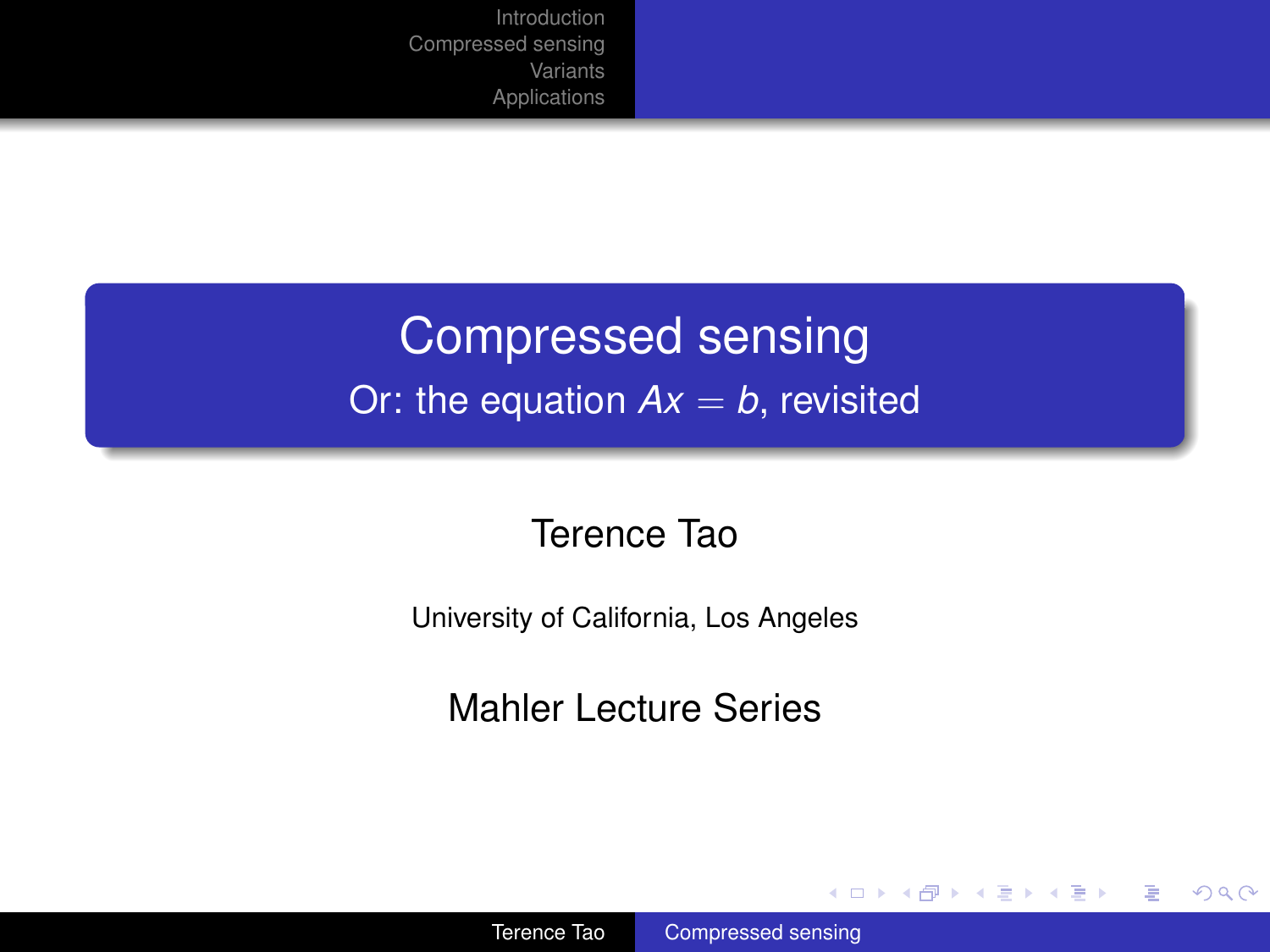# Acquiring signals

- Many types of real-world signals (e.g. sound, images, video) can be viewed as an *n*-dimensional vector  $x =$  $\sqrt{ }$  $\left\lfloor \right\rfloor$ *x*1 . . . *xn*  $\setminus$  $\Big\} \in \mathbf{R}^n$  of real numbers, where *n* is large (e.g. *n* ∼ 10<sup>6</sup>).
- To acquire this signal, we consider a linear measurement model, in which we measure an *m*-dimensional vector  $b = Ax \in \mathbf{R}^m$  for some  $m \times n$  measurement matrix *A* (thus we measure the inner products of *x* with the rows of *A*). For instance, if we are measuring a time series in the frequency domain, *A* would be some sort of Fourier matrix.

イロン イ押ン イヨン イヨン 一重

<span id="page-1-0"></span> $290$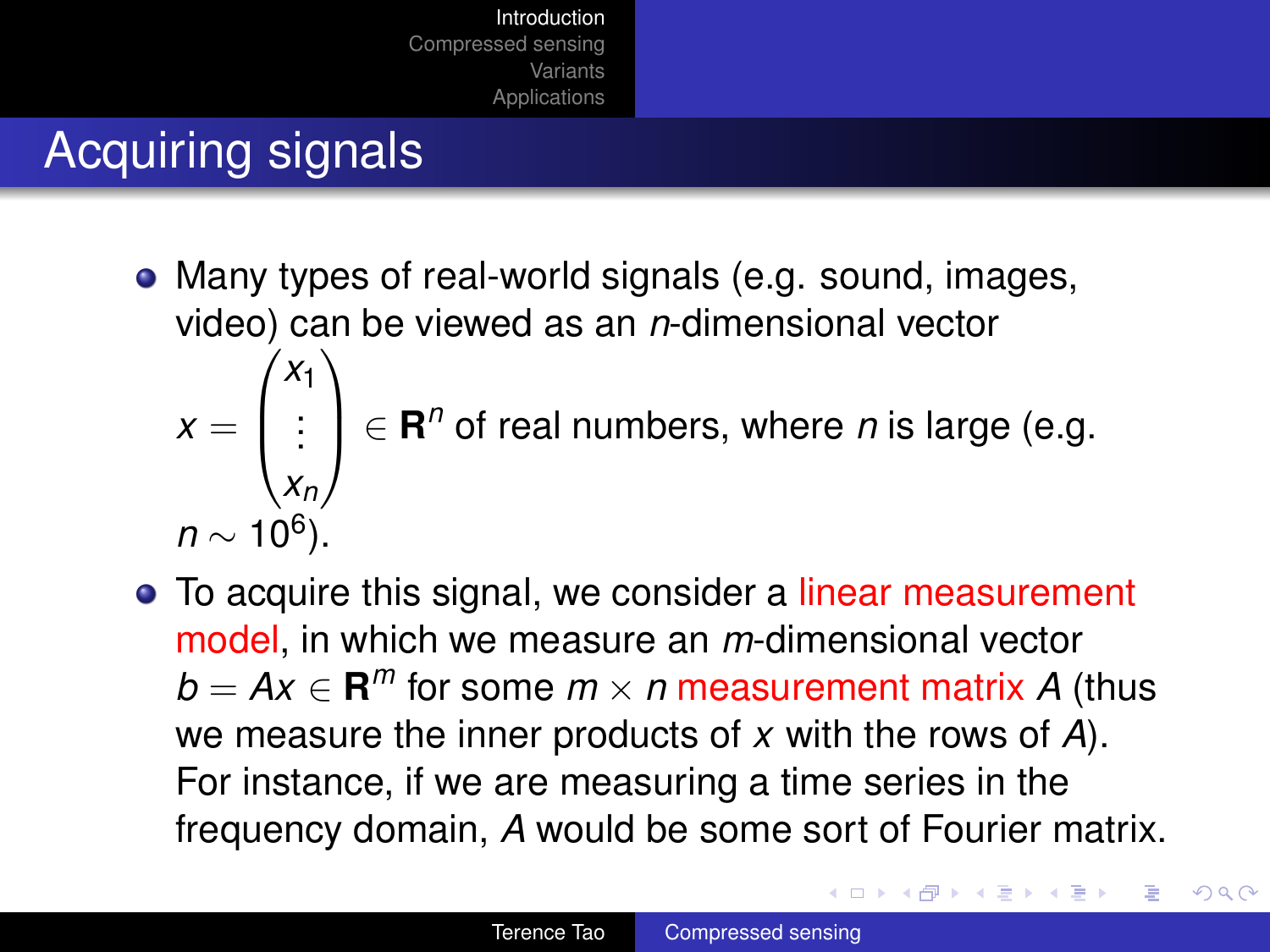This leads to the following classical question in linear algebra:

- **Question:** How many measurements *m* do we need to make in order to recover the original signal *x* exactly from *b*? What about approximately?
- In other words: when can we solve the equation  $Ax = b$ ?

イロメ イ押 メイヨメ イヨメ

ă.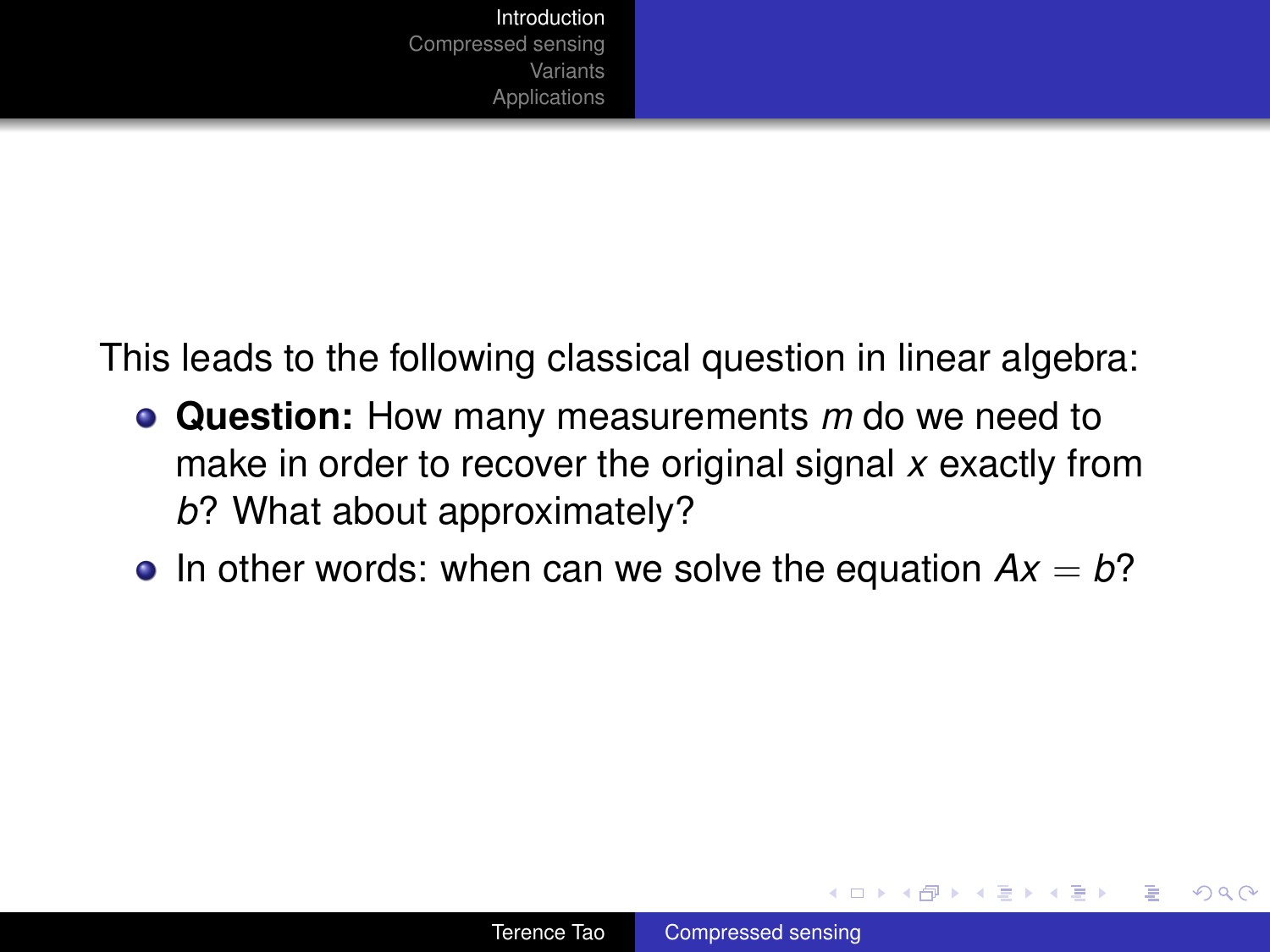#### The classical answer

The classical theory of linear algebra, which we learn as undergraduates, is as follows:

- If there are at least as many measurements as unknowns  $(m > n)$ , and A has full rank, then the problem is determined or overdetermined, and one can easily solve  $Ax = b$  uniquely (e.g. by gaussian elimination).
- $\bullet$  If there are fewer measurements than unknowns ( $m < n$ ), then the problem is underdetermined even when *A* has full rank. Knowledge of  $Ax = b$  restricts x to an (affine) subspace of  $\mathbb{R}^n$ , but does not determine *x* completely.
- However, if one has reason to believe that *x* is "small", one can use the least squares solution  $x^{\#} = \mathsf{argmin}_{x:A\mathsf{x}=b}\left\| \mathsf{x} \right\|_{\ell^2} = A^*(A A^*)^{-1}b$  as the "best guess" for *x*. イロト イ押 トイヨ トイヨ トー B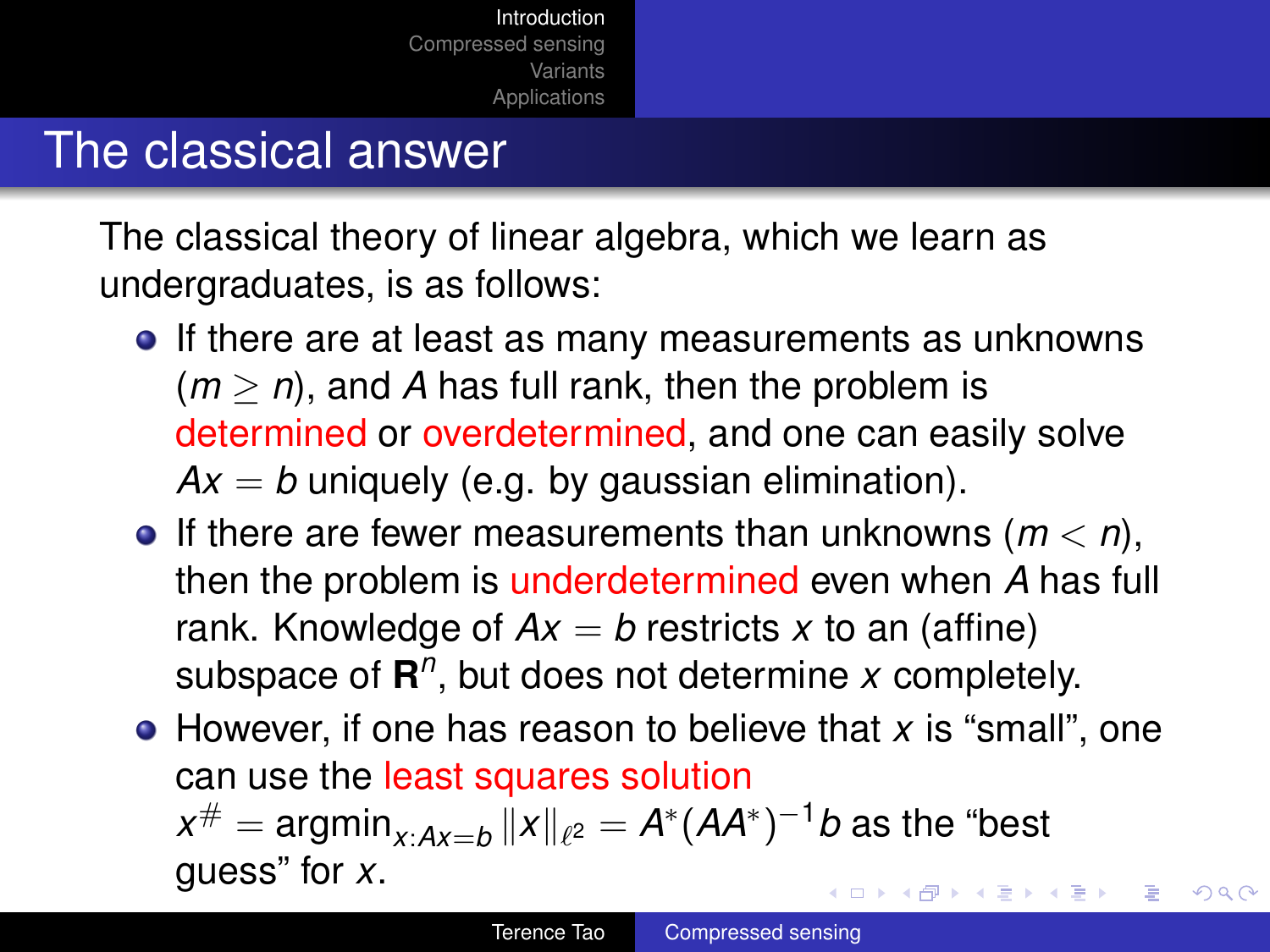

A low-dimensional example of a least-squares guess.

K ロ ▶ K @ ▶ K 할 ▶ K 할 ▶ 이 할 → 9 Q @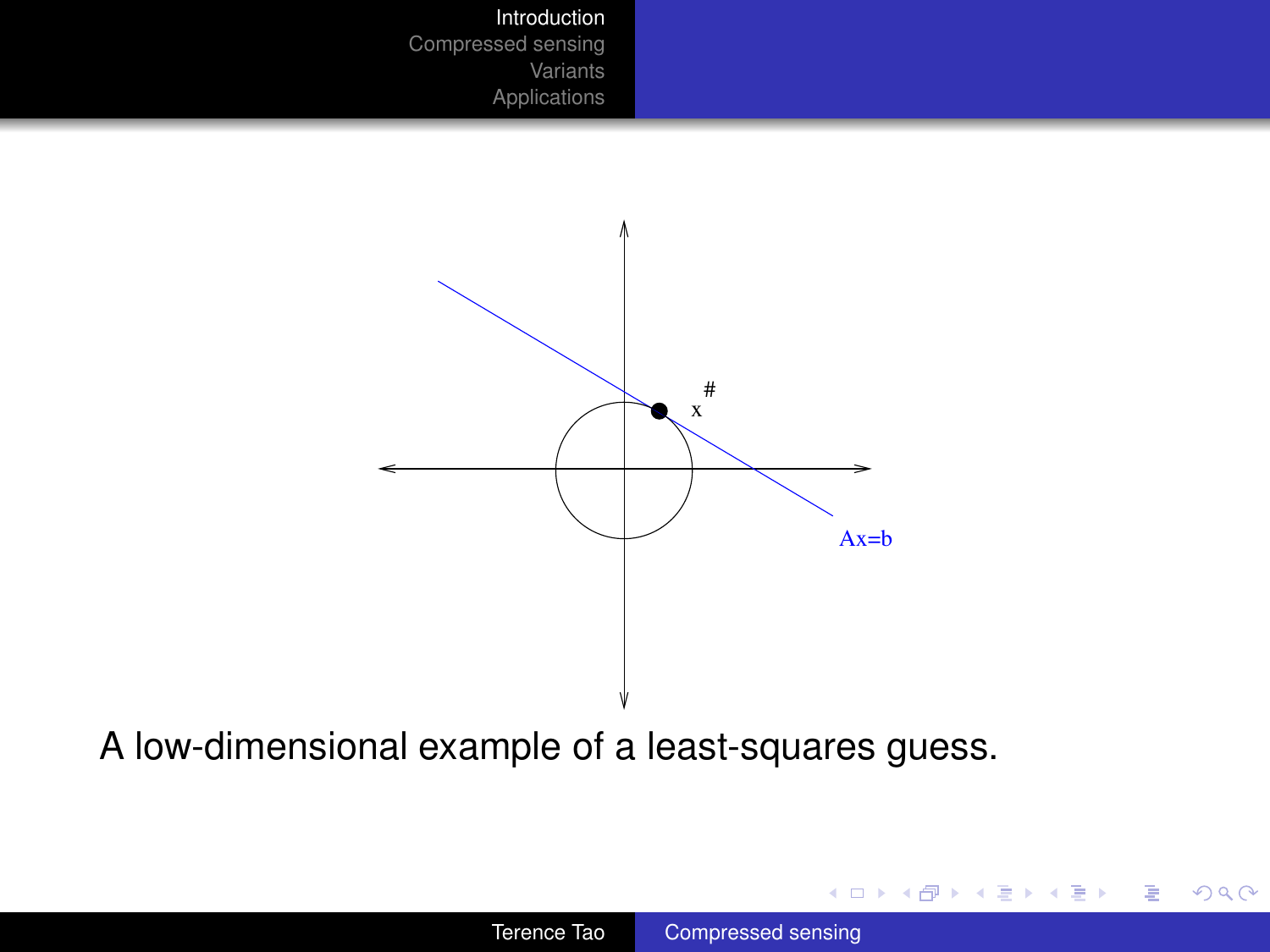- In many situations the least squares solution is not satisfactory.
- For instance, consider the problem of reconstructing a one-dimensional discrete signal  $f : \{1, \ldots, n\} \rightarrow \mathbb{C}$  from a partial collection  $\hat{f}(\xi_1),\ldots,\hat{f}(\xi_m)$  of Fourier coefficients

$$
\hat{f}(\xi) := \frac{1}{n} \sum_{x=1}^n f(x) e^{-2\pi i x \xi/n}.
$$

イロト イ押 トイヨ トイヨ トー

÷.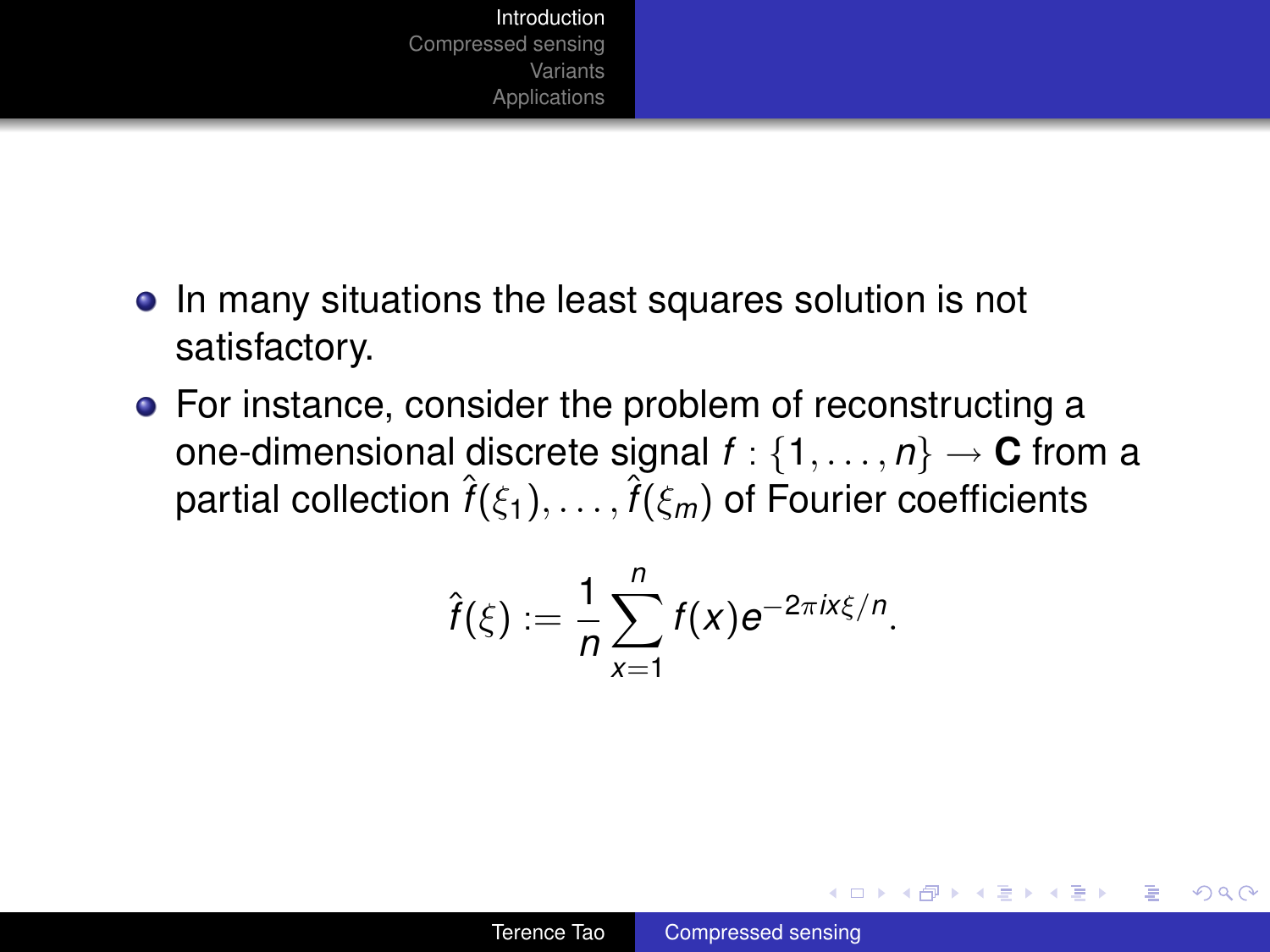The least squares solution *f* # to this problem is easily seen to be the partial Fourier series

$$
f^{\#}:=\sum_{j=1}^m\hat{f}(\xi_j)e^{-2\pi i\xi_jx/n}
$$

which, when *m* is small, is often very different from the original signal *f*, especially if *f* is "spiky" (consider for instance a delta function signal).

イロメ イ押 メイヨメ イヨメ

B

 $QQ$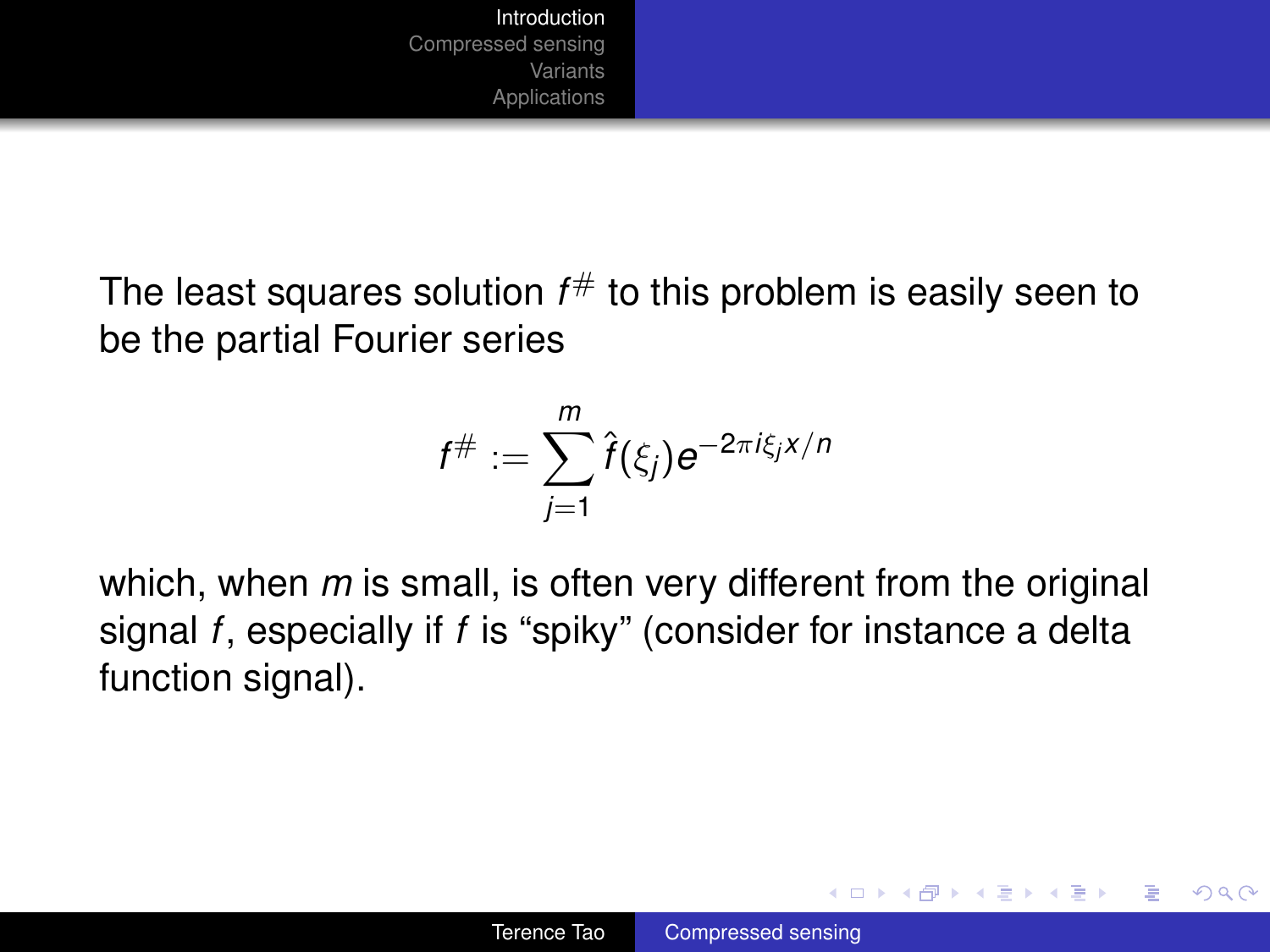

The Logan-Shepp phantom and its least squares reconstruction after Fourier-sampling along 22 radial lines (here  $m/n \approx 0.05$ ). This type of measurement is a toy model of that used in MRI.

**K ロ ⊁ K 伊 ⊁ K ヨ ⊁**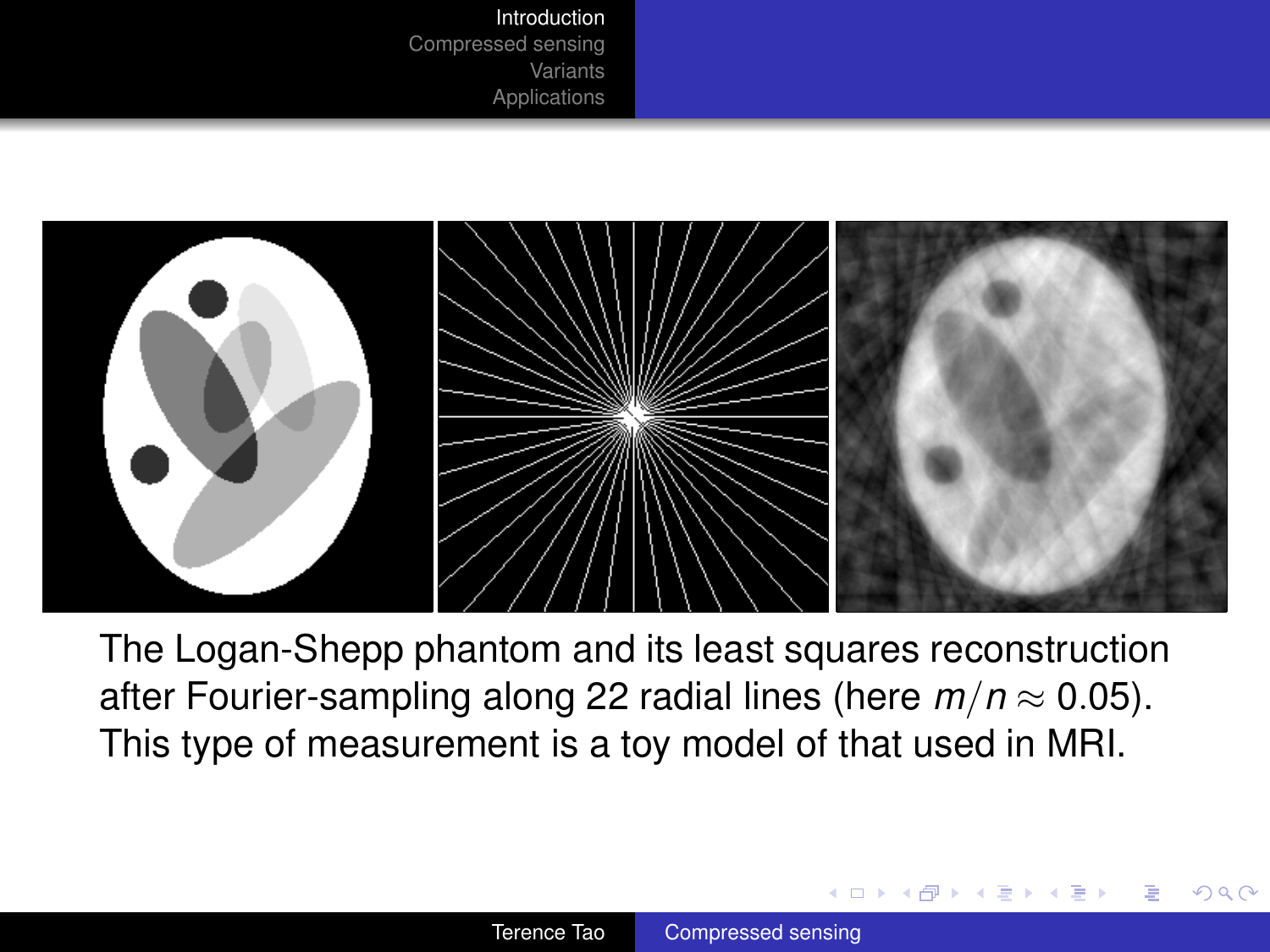#### Sparse recovery

- It is thus of interest to obtain a good estimator for underdetermined problems such as  $Ax = b$  in the case in which x is expected to be "spiky" - that is, concentrated in only a few of its coordinates.
- A model case occurs when *x* is known to be *S*-sparse for some  $1 < S < n$ , which means that at most S of the coefficients of *x* can be non-zero.

<span id="page-8-0"></span>イロメ イ押 メイヨメ イヨメ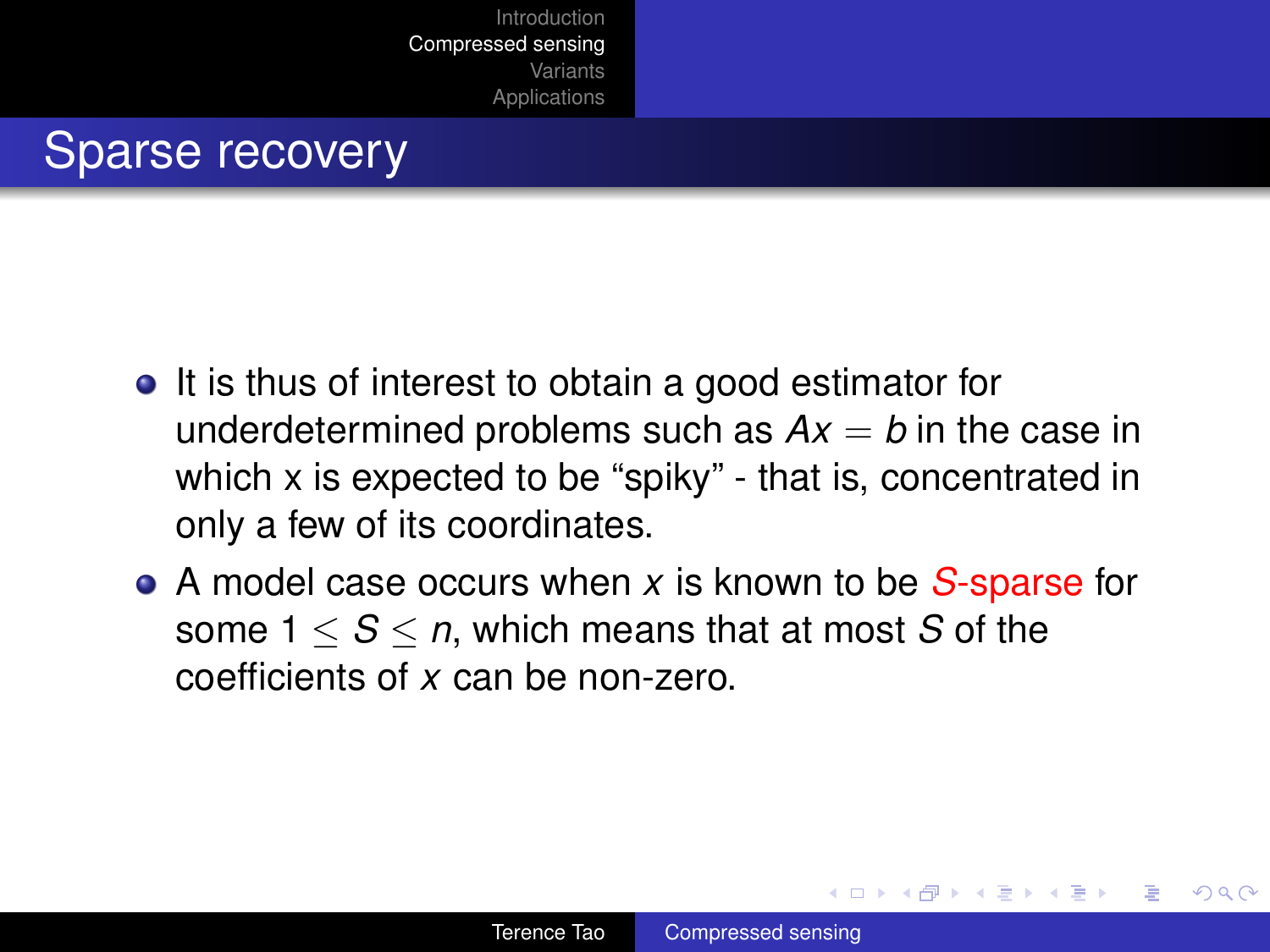## Why sparsity?

- Sparsity is a simple but effective model for many real-life signals. For instance, an image may be many megapixels in size, but when viewed in the right basis (e.g. a wavelet basis), many of the coefficients may be negligible, and so the image may be compressible into a file of much smaller size without seriously affecting the image quality. (This is the basis behind algorithms such as the JPEG2000 protocol.) In other words, many images are effectively sparse in the wavelet basis.
- More complicated models than sparse signals can also be studied, but for simplicity we will restrict attention to the sparse case here.

イロメ イ押 メイヨメ イヨメ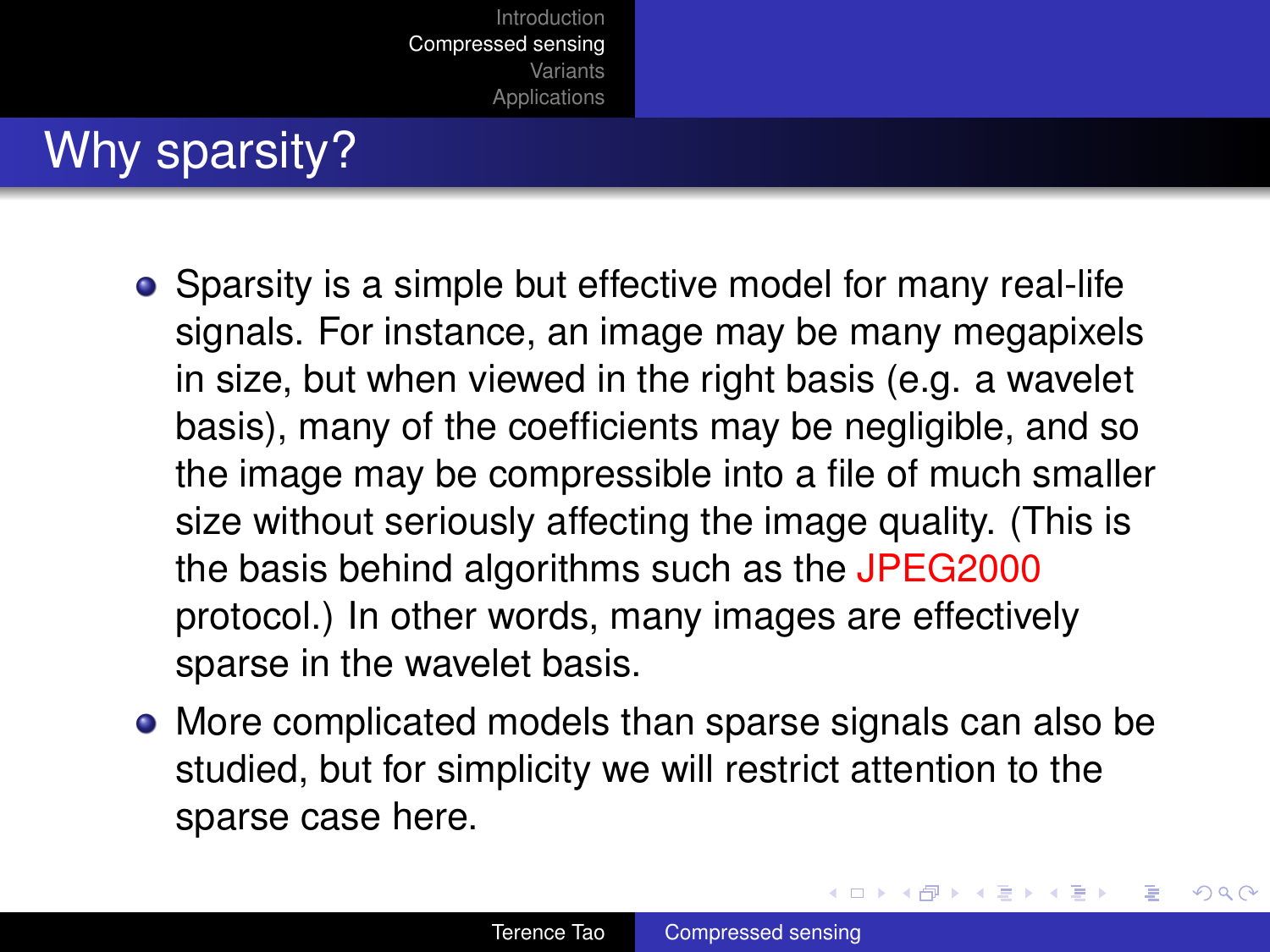## Sparsity helps!

- Intuitively, if a signal  $x \in \mathbb{R}^n$  is *S*-sparse, then it should only have *S* degrees of freedom rather than *n*. In principle, one should now only need *S* measurements or so to reconstruct *x*, rather than *n*. This is the underlying philosophy of compressive sensing: one only needs a number of measurements proportional to the compressed size of the signal, rather than the uncompressed size.
- An analogy would be with the classic twelve coins puzzle: given twelve coins, one of them counterfeit (and thus heavier or lighter than the others), one can determine the counterfeit coin in just three weighings, by weighing the coins in suitably chosen batches. The key point is that the counterfeit data is sparse.

 $2Q$ 

イロメ イ押 メイヨメ イヨメ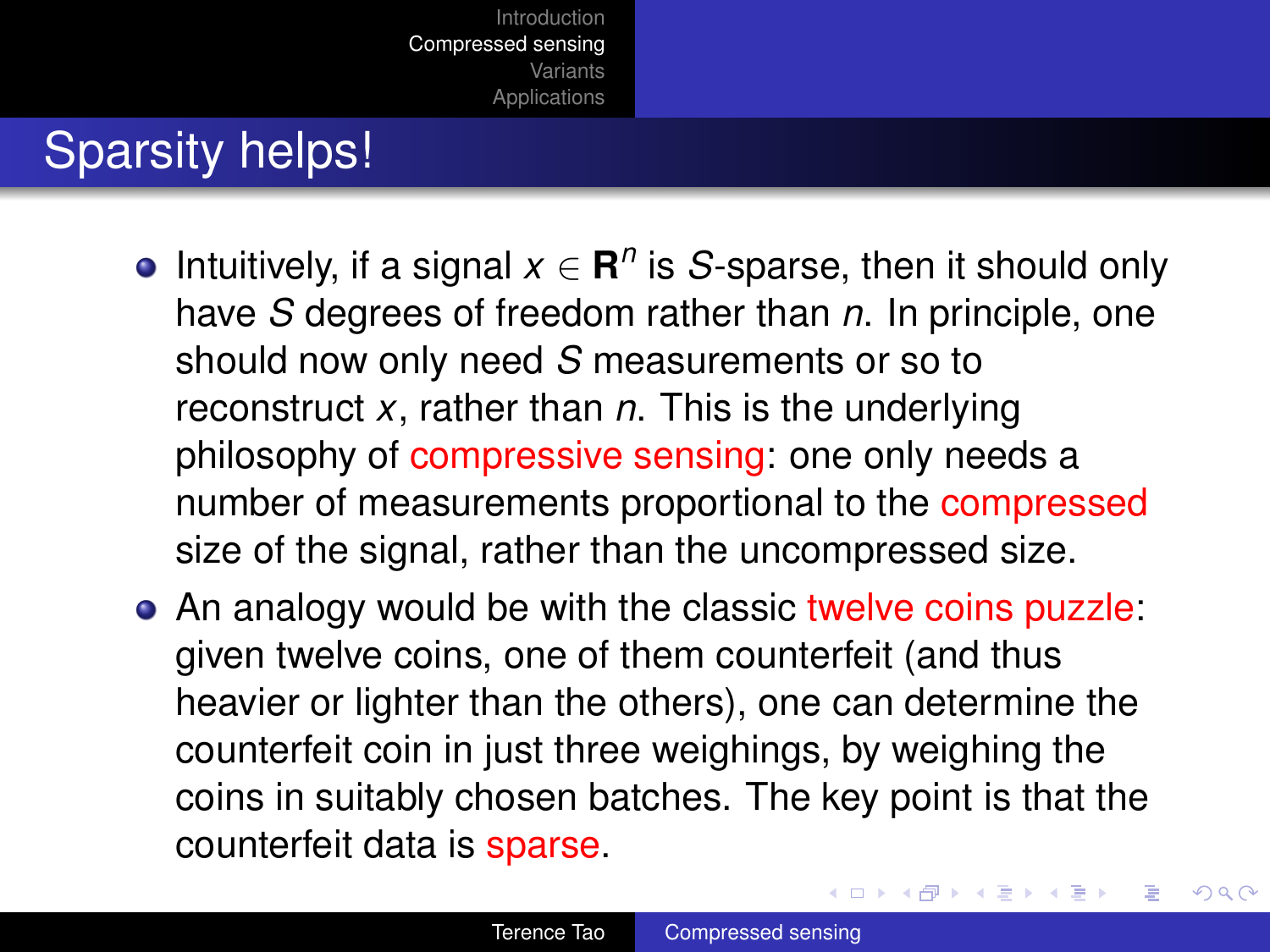

Compressed sensing is advantageous whenever

- signals are sparse in a known basis;
- **•** measurements (or computation at the sensor end) are expensive; but
- computations at the receiver end are cheap.

Such situations can arise in

- Imaging (e.g. the "single-pixel camera")
- **•** Sensor networks
- o MRI
- Astronomy
- $\bullet$  ...

**≮ロ ▶ ⊀ 御 ▶ ⊀ ヨ ▶ ⊀ ヨ ▶** 

÷.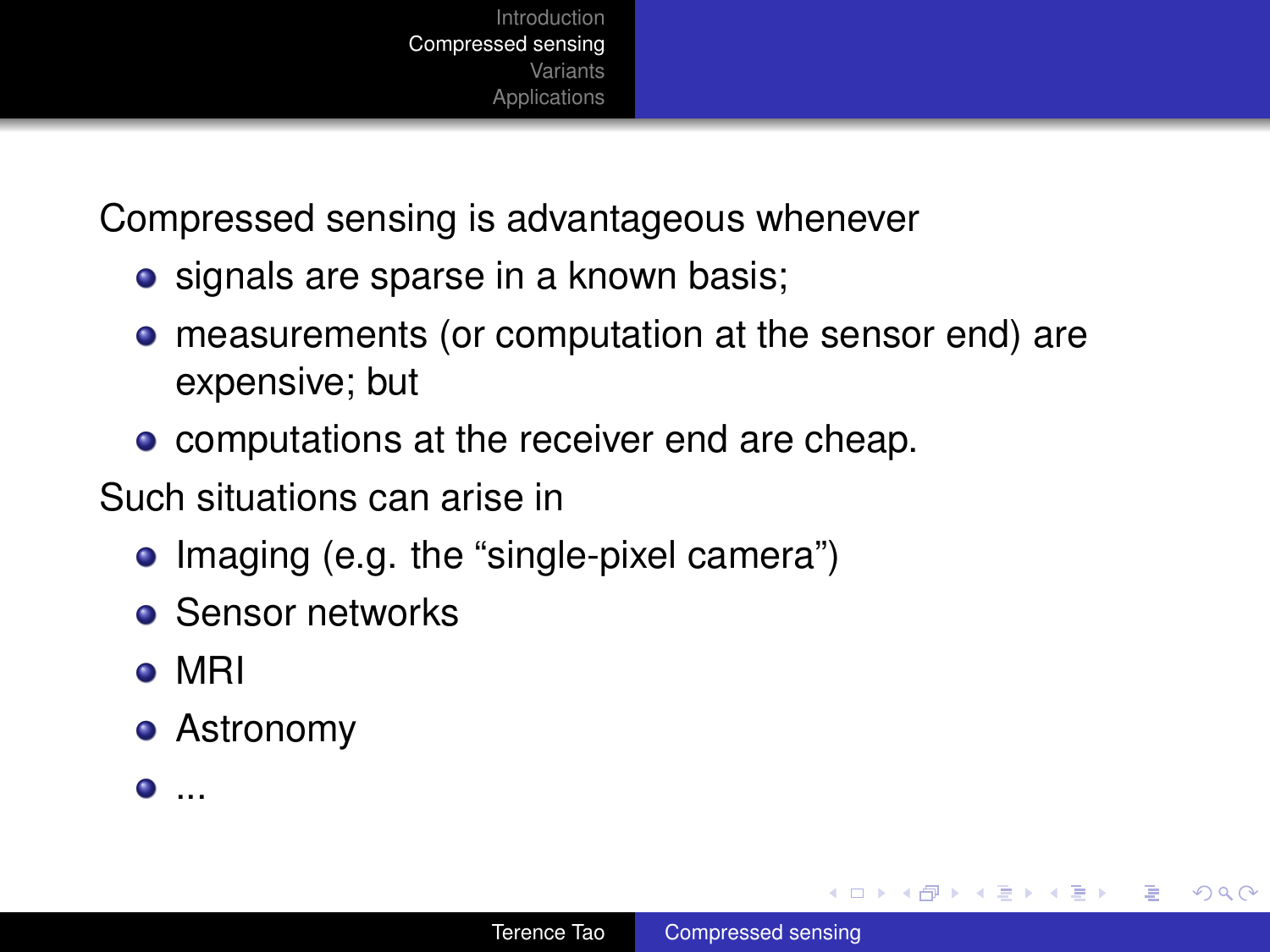#### But can compressed sensing work?

- **Proposition:** Suppose that any 2*S* columns of the *m* × *n* matrix *A* are linearly independent. (This is a reasonable assumption once *m* ≥ 2*S*.) Then, any *S*-sparse signal  $x \in \mathbb{R}^n$  can be reconstructed uniquely from  $Ax$ .
- **Proof:** Suppose not; then there are two *S*-sparse signals *x*, *x*<sup>*'*</sup> ∈ **R**<sup>*n*</sup> with *Ax* = *Ax*<sup>'</sup>, which implies *A*(*x* − *x*<sup>'</sup>) = 0. But  $x - x'$  is 2*S*-sparse, so there is a linear dependence between 2*S* columns of *A*, contradiction.

 $\left\{ \begin{array}{ccc} 1 & 0 & 0 \\ 0 & 1 & 0 \end{array} \right.$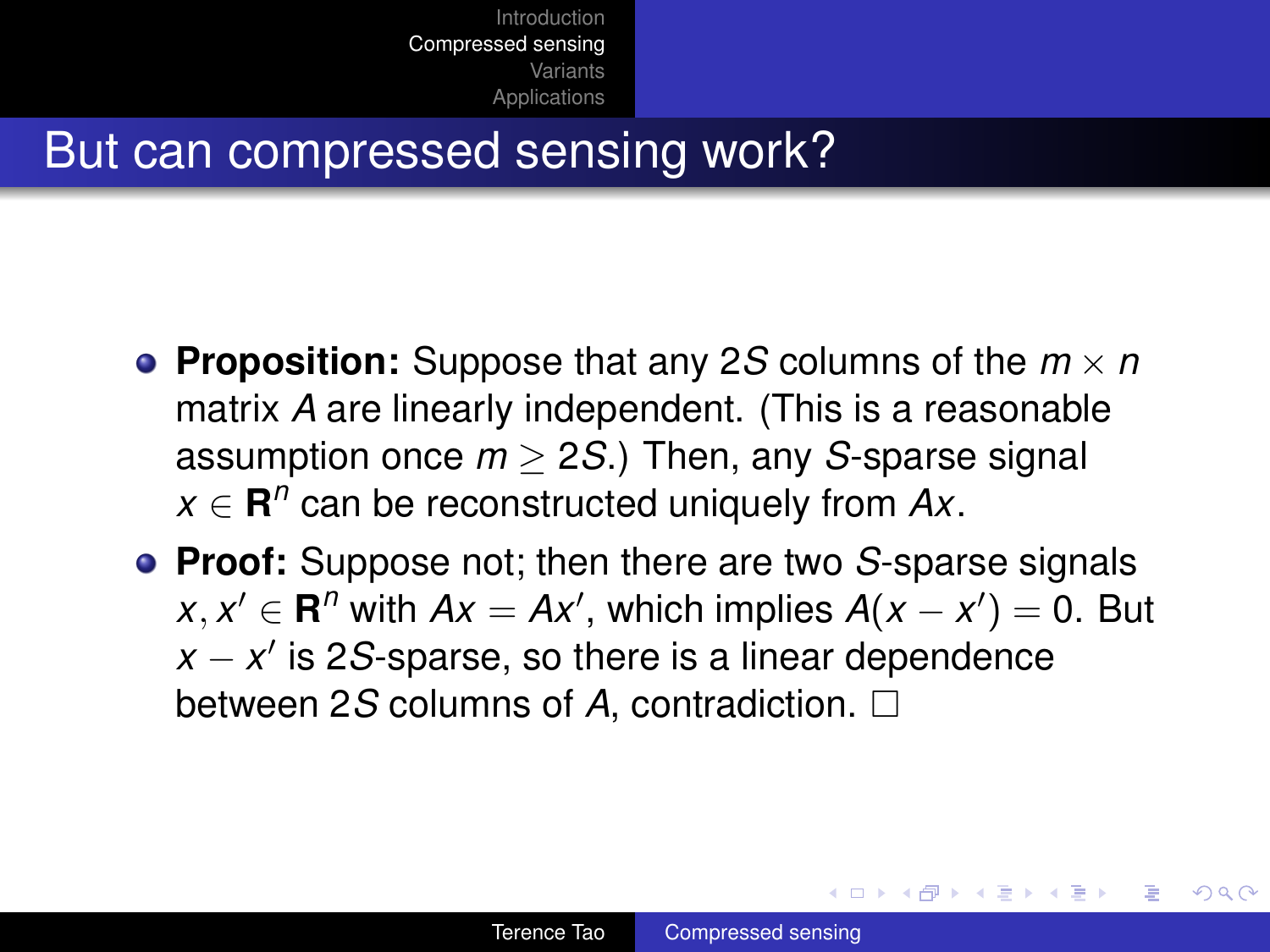

• In fact, the above proof also shows how to reconstruct an *S*-sparse signal  $x \in \mathbb{R}^n$  from the measurements  $b = Ax$ : *x* is the unique sparsest solution to  $Ax = b$ . In other words,

$$
x = \operatorname{argmin}_{x:Ax=b} \|x\|_{\ell^0}
$$

where

$$
||x||_{\ell^0} := \sum_{i=1}^n |x_i|^0 = \#\{1 \leq i \leq n : x_i \neq 0\}
$$

is the sparsity of *x*.

Unfortunately, in contrast to the  $\ell^2$  minimisation problem (least-squares),  $\ell^0$  minimisation is computationally intractable (in fact, it is an NP-hard problem in general). In part, this is because  $\ell^0$  minimisation is not a convex optimisation problem. **K ロ ▶ K 御 ▶ K 君 ▶ K 君 ▶** ÷.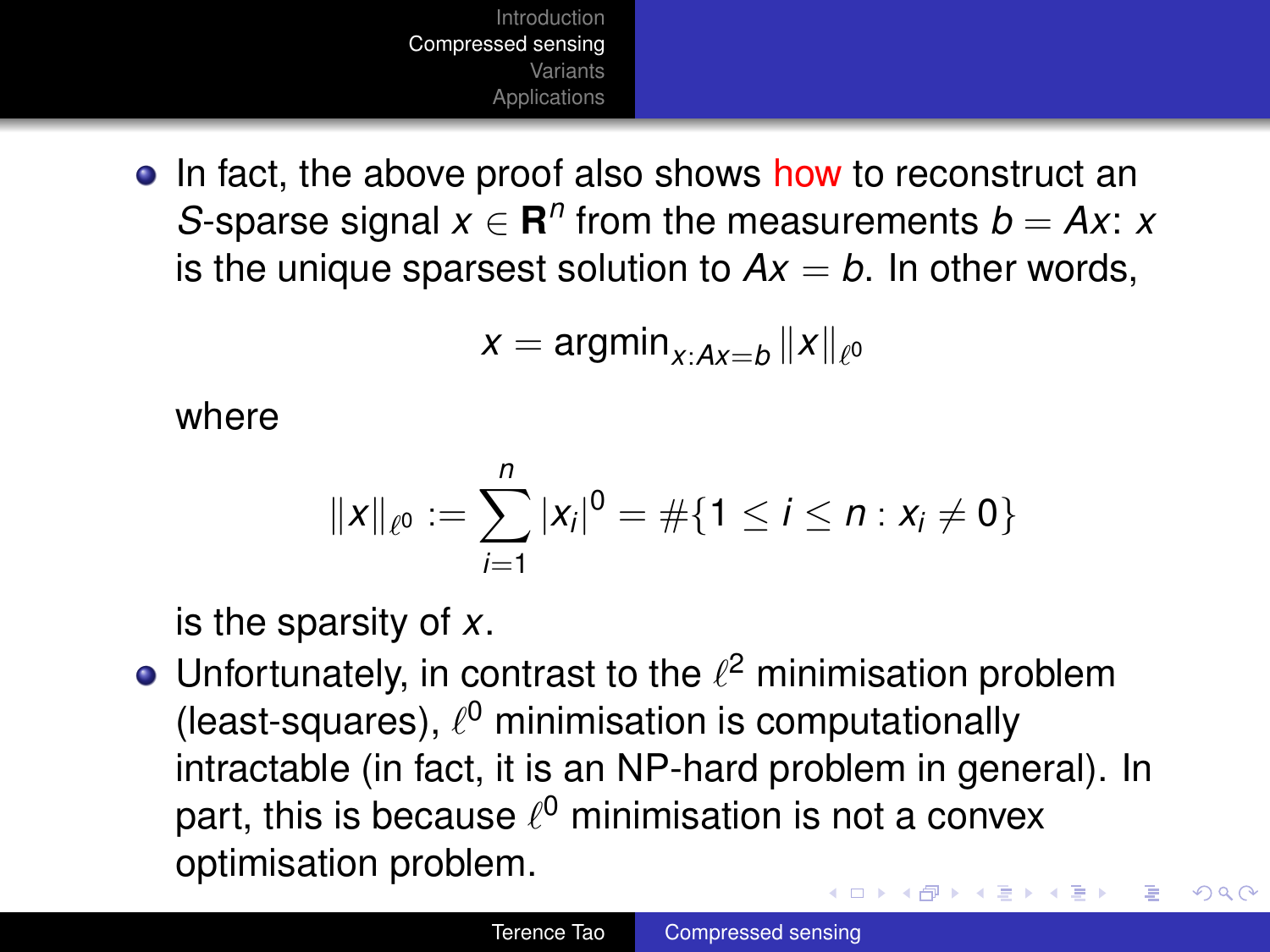

- To summarise so far: when solving an underdetermined problem  $Ax = b$ ,  $\ell^2$  minimisation is easy to compute, but often wrong.
- When  $x$  is sparse,  $\ell^0$  minimisation is often correct, but very difficult to compute.
- Is there a way to split the difference?

 $\left\{ \begin{array}{ccc} 1 & 0 & 0 \\ 0 & 1 & 0 \end{array} \right.$ 

B

 $QQ$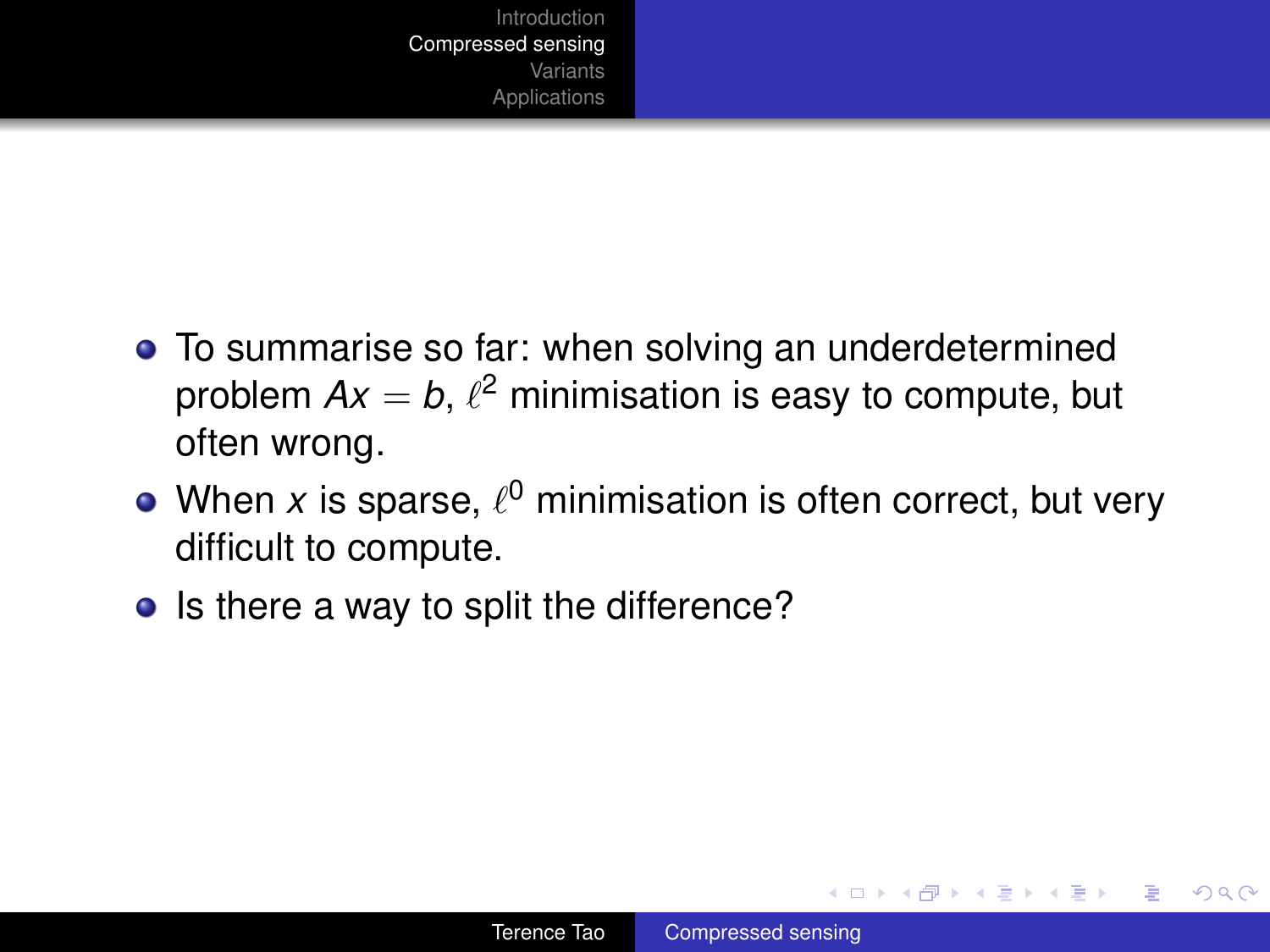## Basis pursuit

A simple, yet surprisingly effective, way to do so is  $\ell^1$ minimisation or basis pursuit; thus, our guess  $x^{\sharp}$  for the problem  $Ax = b$  is given by the formula

$$
x^{\sharp} = \operatorname{argmin}_{x:Ax=b} \|x\|_{\ell^1}.
$$

This is a convex optimisation problem and can be solved fairly quickly by linear programming methods (several specialised software packages are now also available). And it works!

 $\left\{ \begin{array}{ccc} 1 & 0 & 0 \\ 0 & 1 & 0 \end{array} \right.$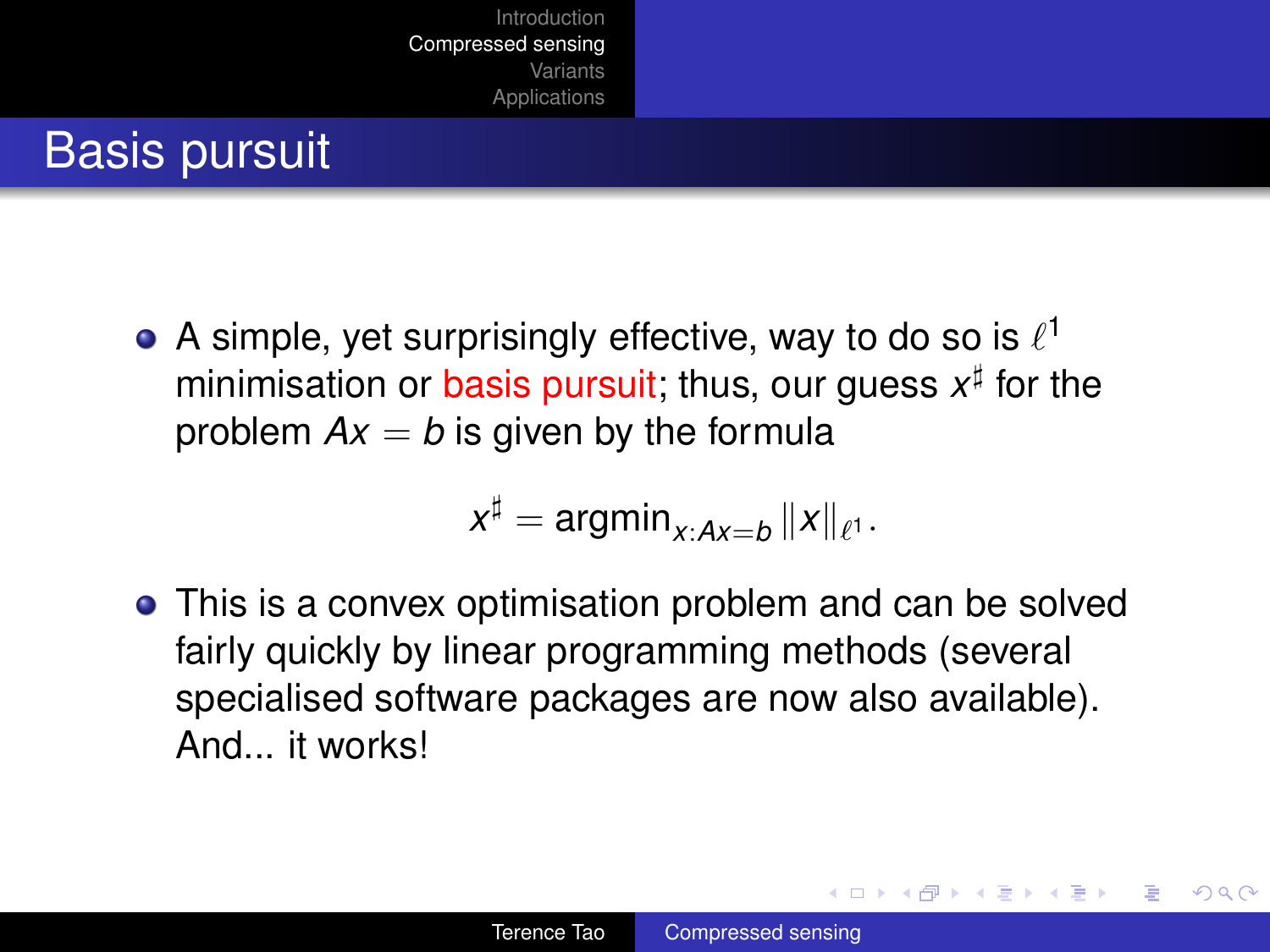

In this example, the signal  $x$  is reconstructed exactly from  $b = Ax$  by  $\ell^1$  minimisation.

イロト イ押 トイヨ トイヨ トー

ă.  $2990$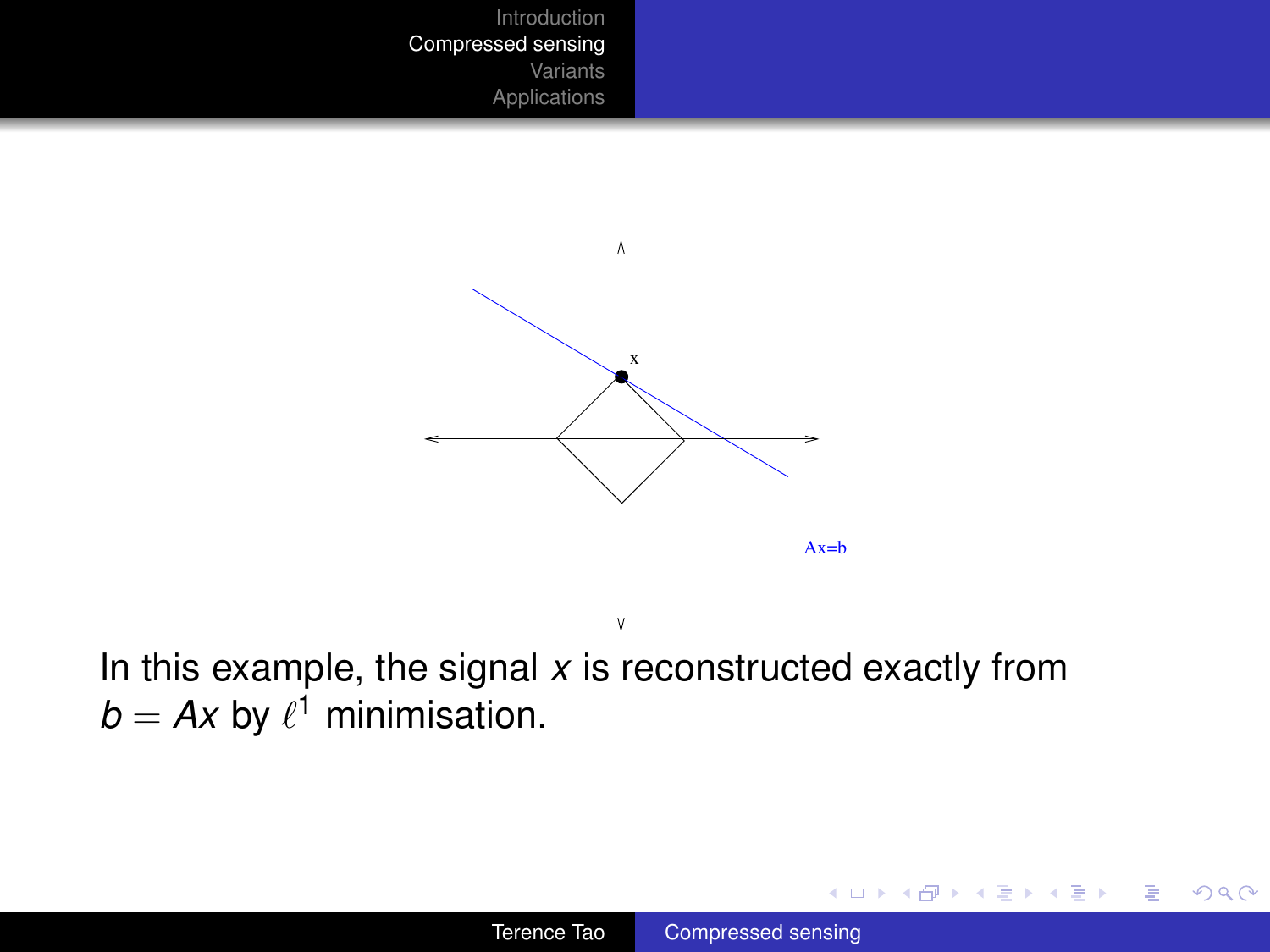

Exact reconstruction of the Logan-Shepp phantom from partial Fourier data by  $\ell^1$  minimisation (or more precisely, total variation minimisation, i.e. the  $\ell^1$  norm of the gradient).

4 0 8

④ ● → ④ 三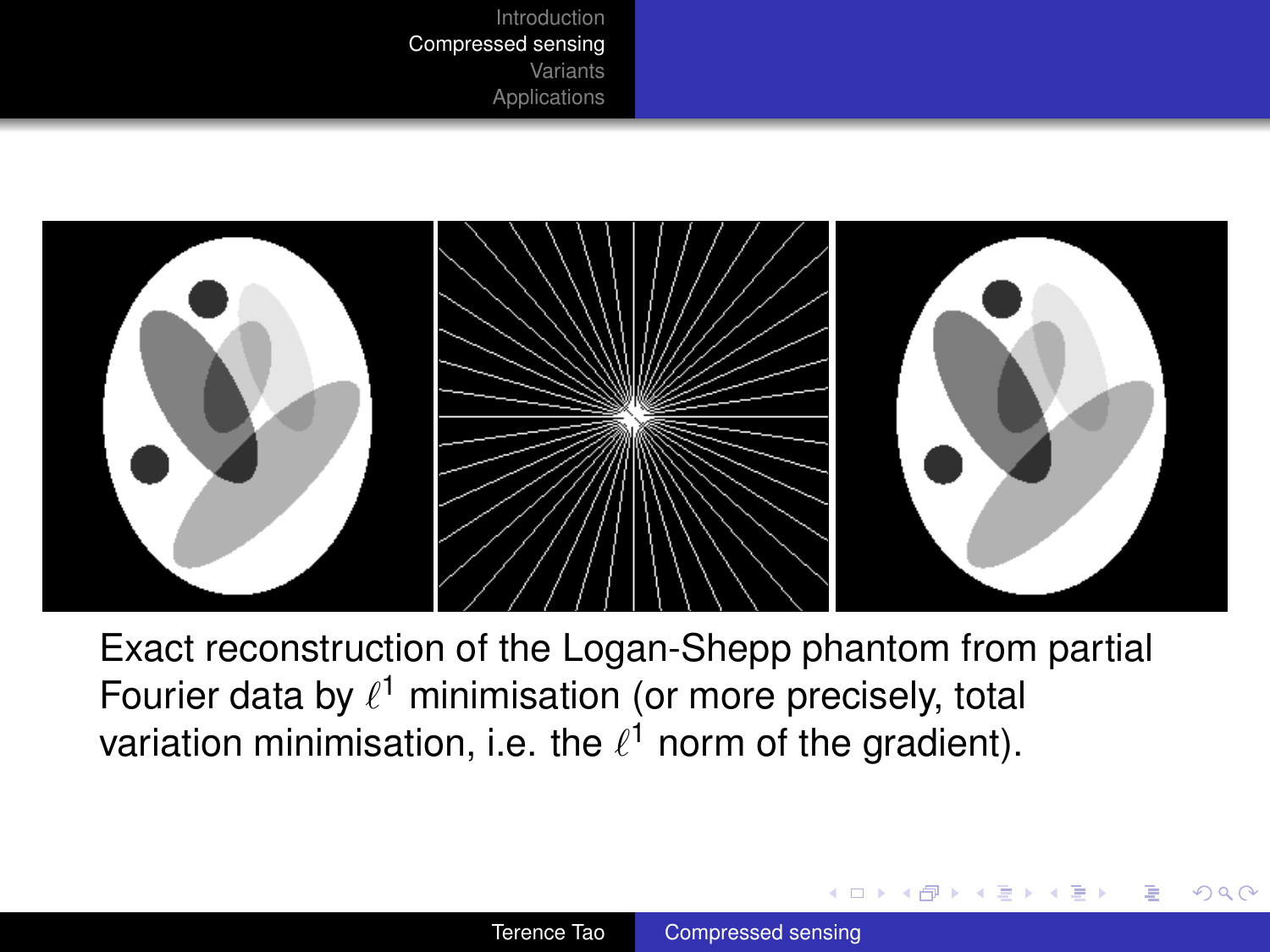

- **•** Basis pursuit was introduced empirically in the sciences (e.g. in seismology by Claerbout-Muir and others) in the 1970s, and then studied mathematically in the 1990s by by Chen, Donoho, Huo, Logan, Saunders, and others.
- Near-optimal performance guarantees emerged in the 2000s by Candés-Romberg-Tao, Donoho, and others.
- There are also several other compressed sensing algorithms known (e.g. matching pursuit and its refinements), but we will focus on basis pursuit here as it is relatively simple to state.

イロメ イ押 メイヨメ イヨメ

B

 $QQ$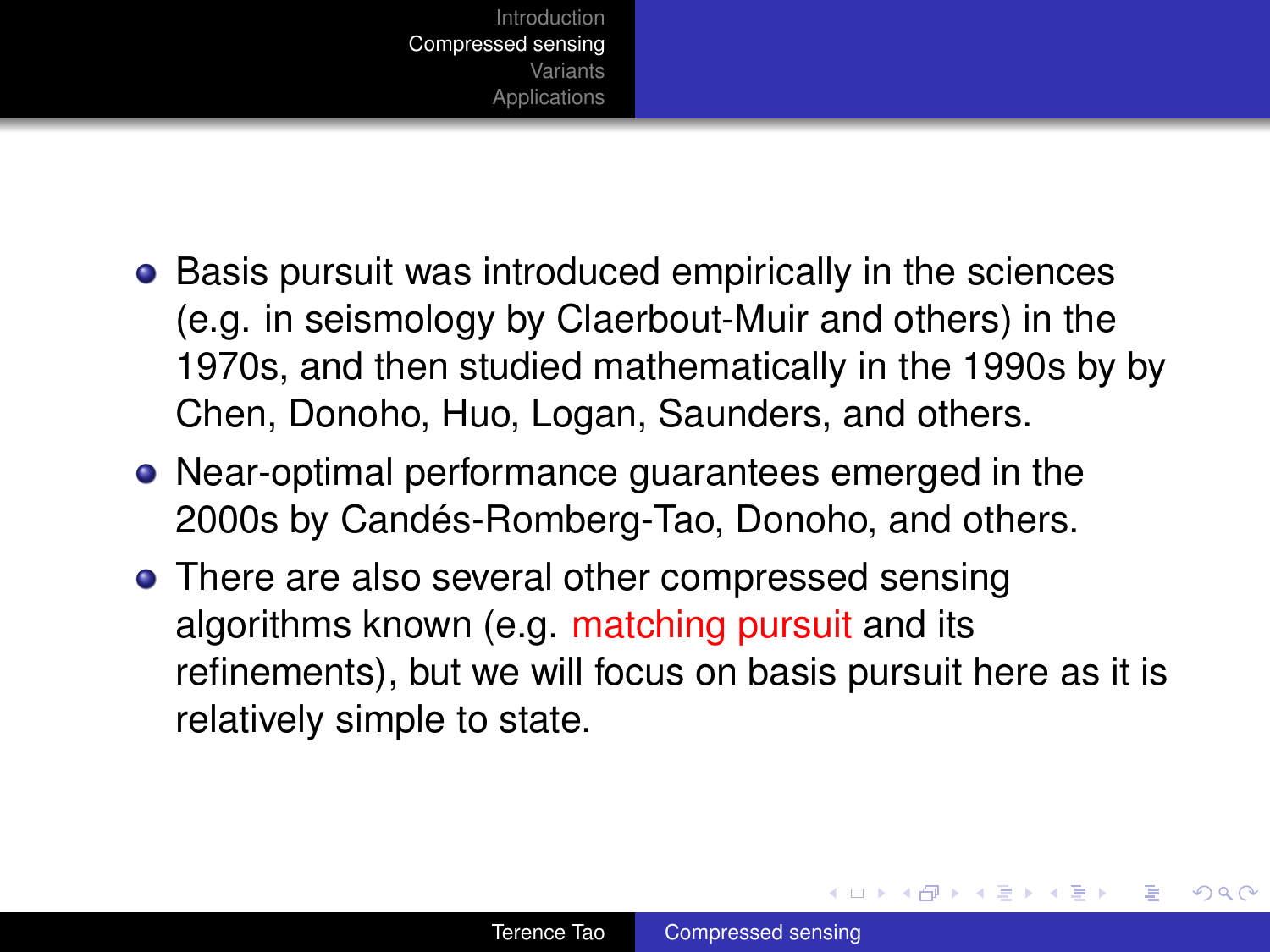### Theoretical results

- There are now several theoretical results ensuring that basis pursuit works whenever the measurement matrix *A* is sufficiently "incoherent", which roughly means that its matrix entries are uniform in magnitude. (It's somewhat analogous to how the secret to solving the twelve coins problem is to weigh several of the coins at once.) Here is one typical result:
- **Theorem:** (Candés-Romberg-T. 2004). Let

 $\xi_1, \ldots, \xi_m \in \{1, \ldots, n\}$  be chosen randomly. Then with high probability, every *S*-sparse signal  $f : \{1, \ldots, n\} \rightarrow \mathbf{C}$  can be  $\hat{f}(\epsilon_1),\dots,\hat{f}(\epsilon_m),$  so long as  $m>C$ Slog *n* for some absolute constant *C*.

イロメ 不優 トイヨメ イヨメー

 $2990$ 

B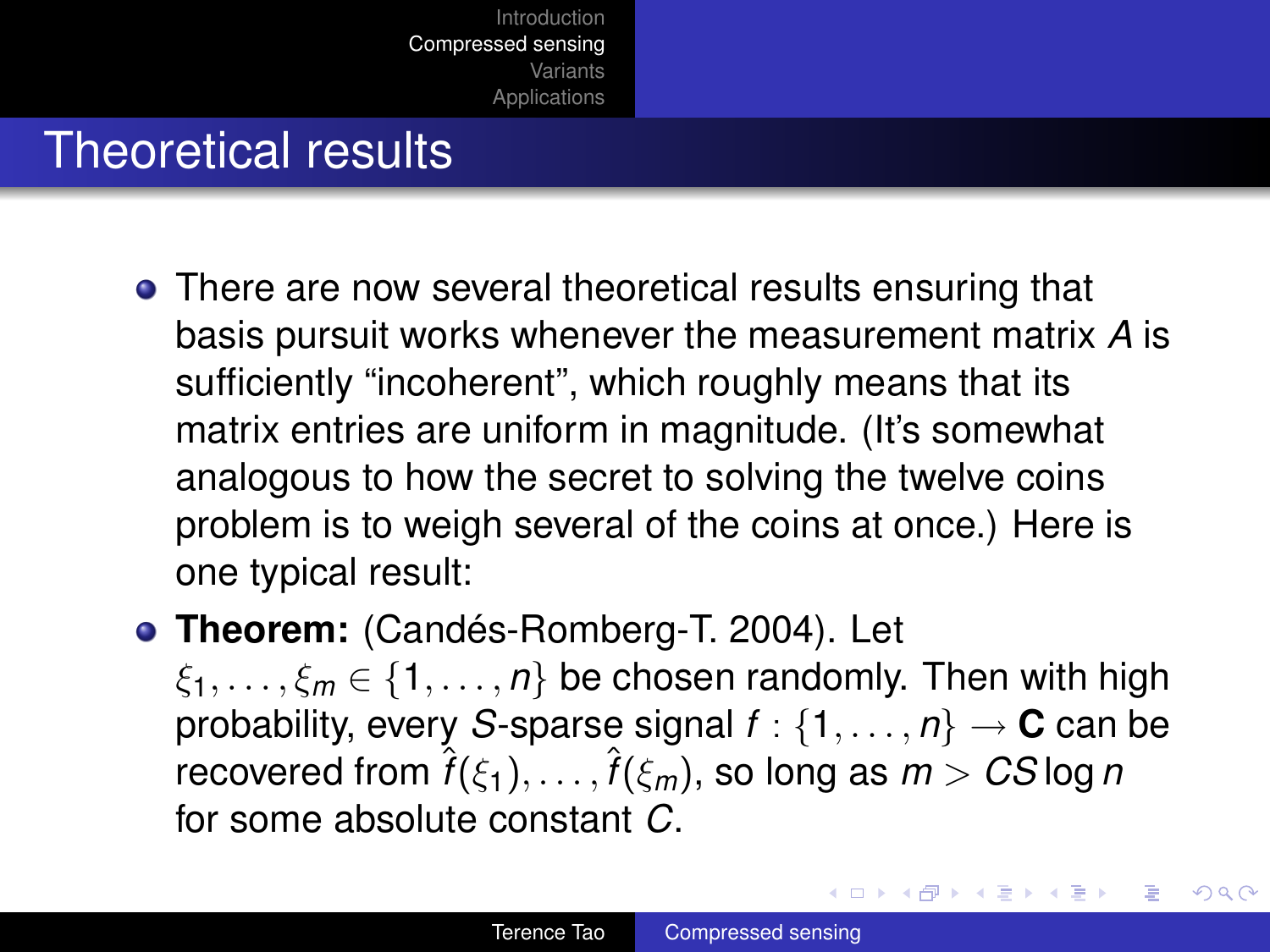

- Numerical experiments suggest that in practice, most *S*-sparse signals are in fact recovered exactly once  $m > 4S$  or so.
- It turns out that basis pursuit is effective not only for Fourier measurements, but for a much wider class of measurement matrices. The necessary condition that every 2*S* columns of *A* have to be linearly independent, has to be strengthened somewhat (for instance, to the assertion that every 4*S* columns of *A* are approximately orthonormal). The precise condition used in the literature is called the Restricted Isometry Property (RIP), and is obeyed by many types of matrices (e.g. gaussian random matrices obey the RIP with high probability).

イロメ イ押 メイヨメ イヨメ

B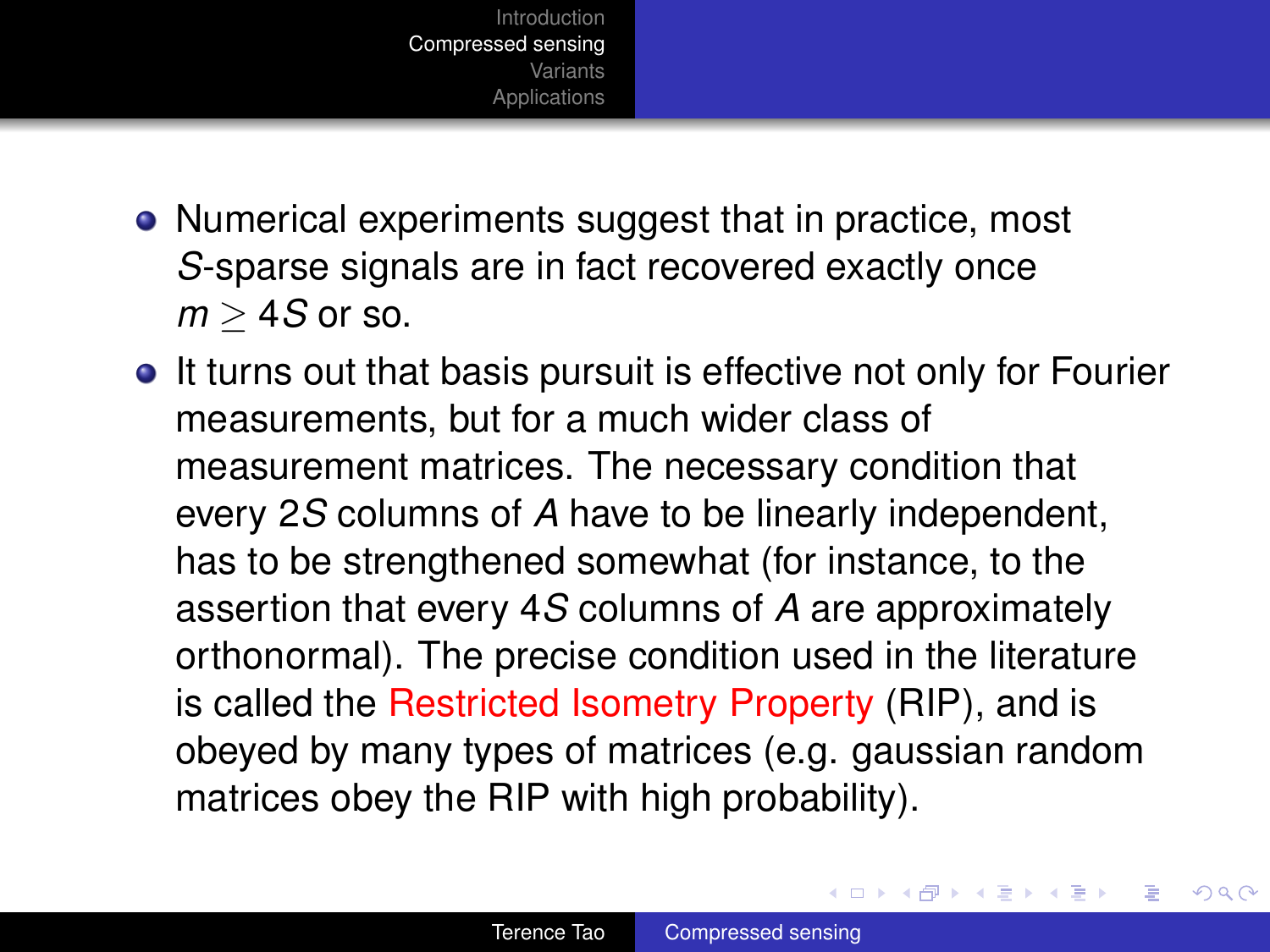#### Variants and extensions

There are many variants and extensions of compressed sensing in the literature (200+ papers in the last 3 years!). Here is a quick sample:

- Compressed sensing algorithms such as basis pursuit can not only recover sparse data x exactly from  $b = Ax$ , but can also recover compressible data (data which is approximately sparse) approximately, by a slight modification of the algorithm.
- In a similar spirit, these algorithms are also robust with regards to noise: if one only has some approximate measurements  $b = Ax + z$  of the signal x, where z is a noise vector (e.g. gaussian white noise), then basis pursuit will still recover a good approximation  $x^{\sharp}$  to x.

<span id="page-21-0"></span> $\left\{ \begin{array}{ccc} 1 & 0 & 0 \\ 0 & 1 & 0 \end{array} \right.$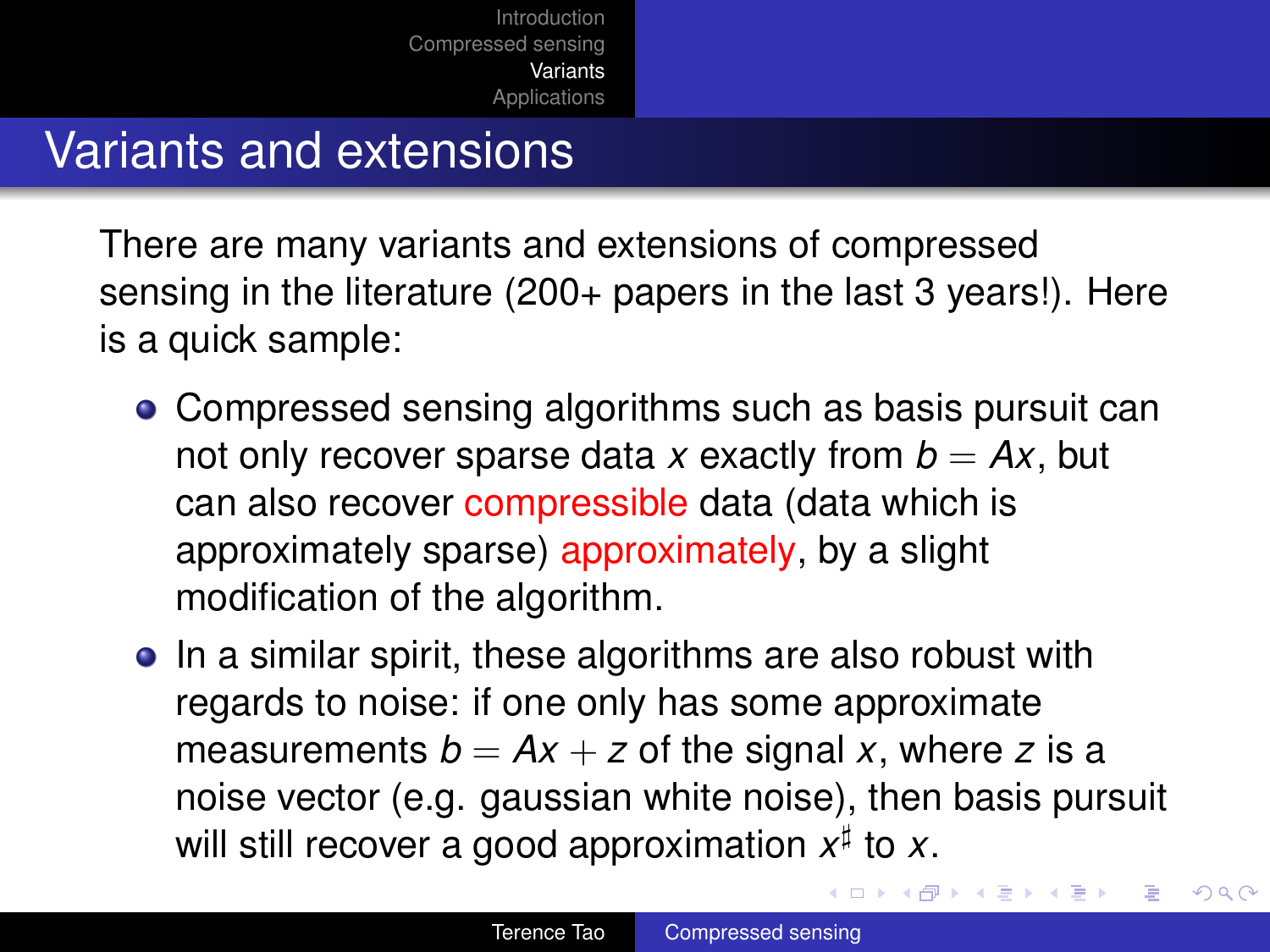

Reconstructing a sparse signal *x* approximately from noisy data  $b = Ax + z$ , assuming that *z* has norm less than some error tolerance *e*.

÷.

イロメ イ押 メイヨメ イヨメ

 $2990$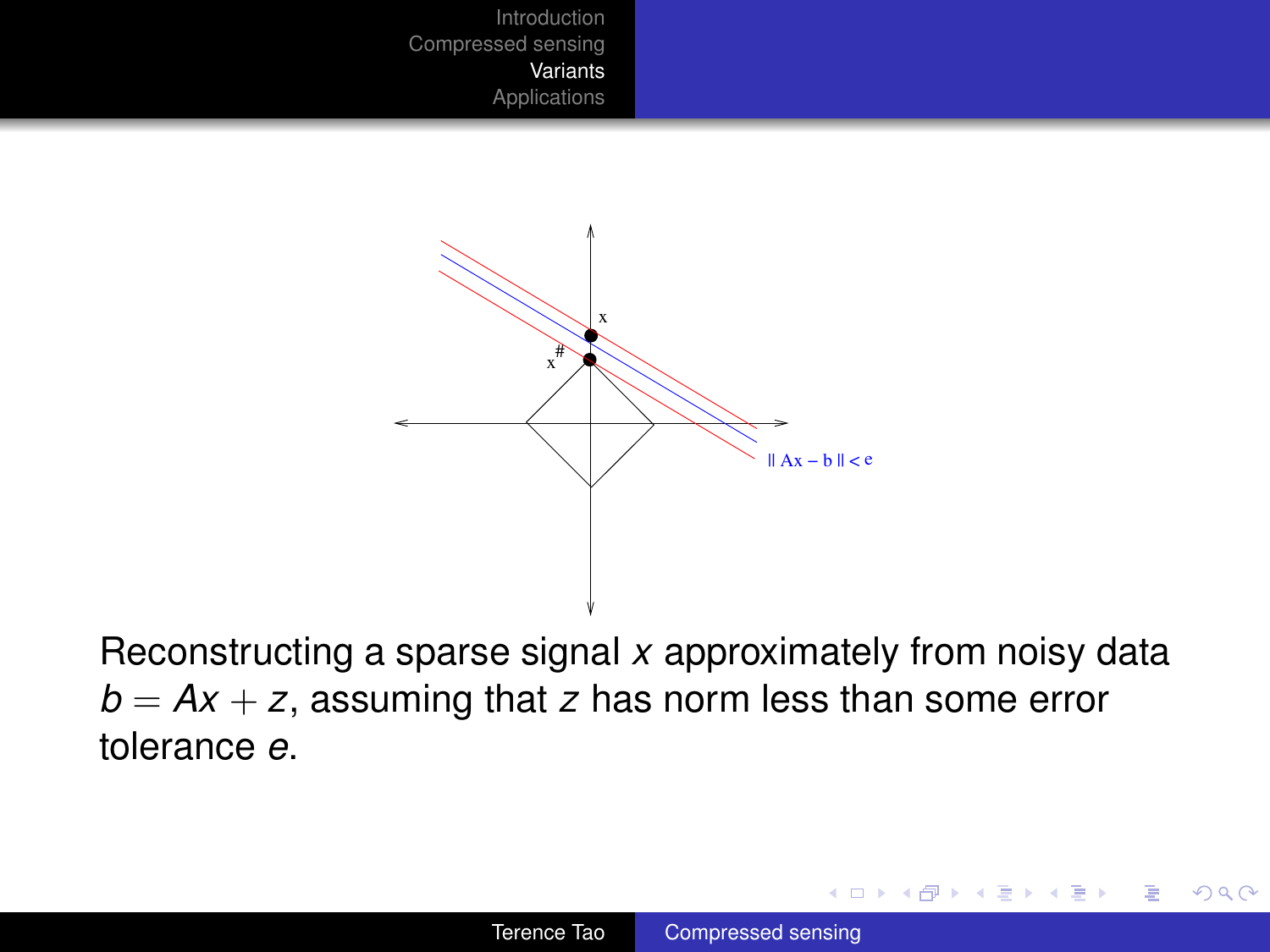

• There is a "dual" to compressed sensing, namely linear coding in which a signal  $x \in \mathbb{R}^n$  is expanded into a larger signal  $Ax \in \mathbf{R}^m$  (where now  $m > n$  instead of  $m < n$ ) to be transmitted over a noisy network. Even if parts of the transmitted signal are corrupted, so that the data received is of the form  $b = Ax + e$  for some sparse *e* (representing packet loss or corruption), one can recover *x* exactly in many cases. (The trick is to view *e*, rather than *x*, as the signal, in which case one can convert things back to a compressed sensing problem.)

 $\left\{ \begin{array}{ccc} 1 & 0 & 0 \\ 0 & 1 & 0 \end{array} \right.$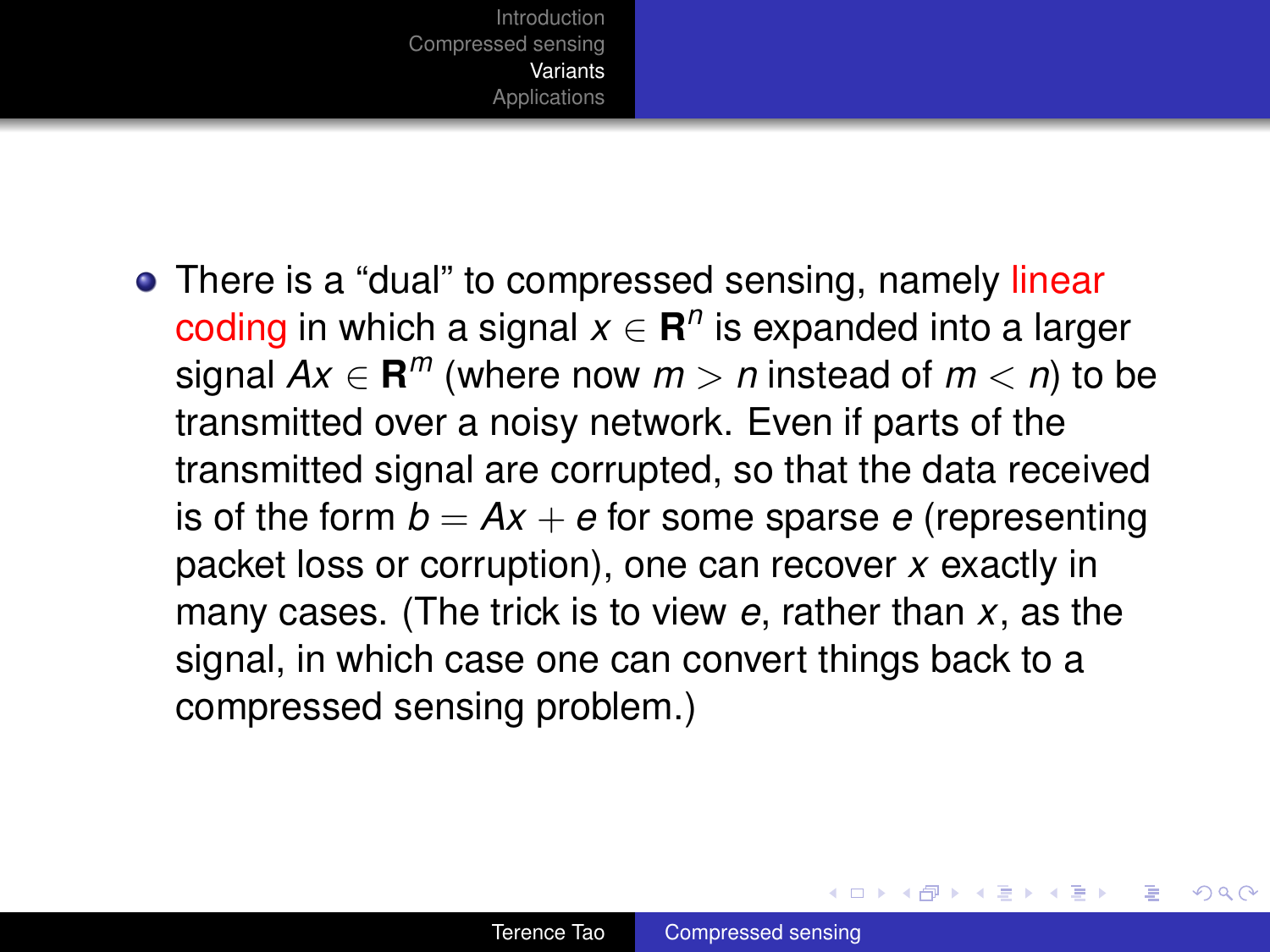• There are also matrix versions of compressed sensing: instead of trying to reconstruct a sparse vector *x* from some measurements *Ax*, one instead tries to reconstruct a low-rank matrix *M* from some coefficients of that matrix. There is an analogue of basis pursuit (using the nuclear norm  $\|M\|_1$  rather than the  $\ell^1$  norm) which is effective in many cases. This type of problem is relevant to real-life matrix completion problems (e.g. the Netflix prize).

イロメ イ押 メイヨメ イヨメ

 $QQ$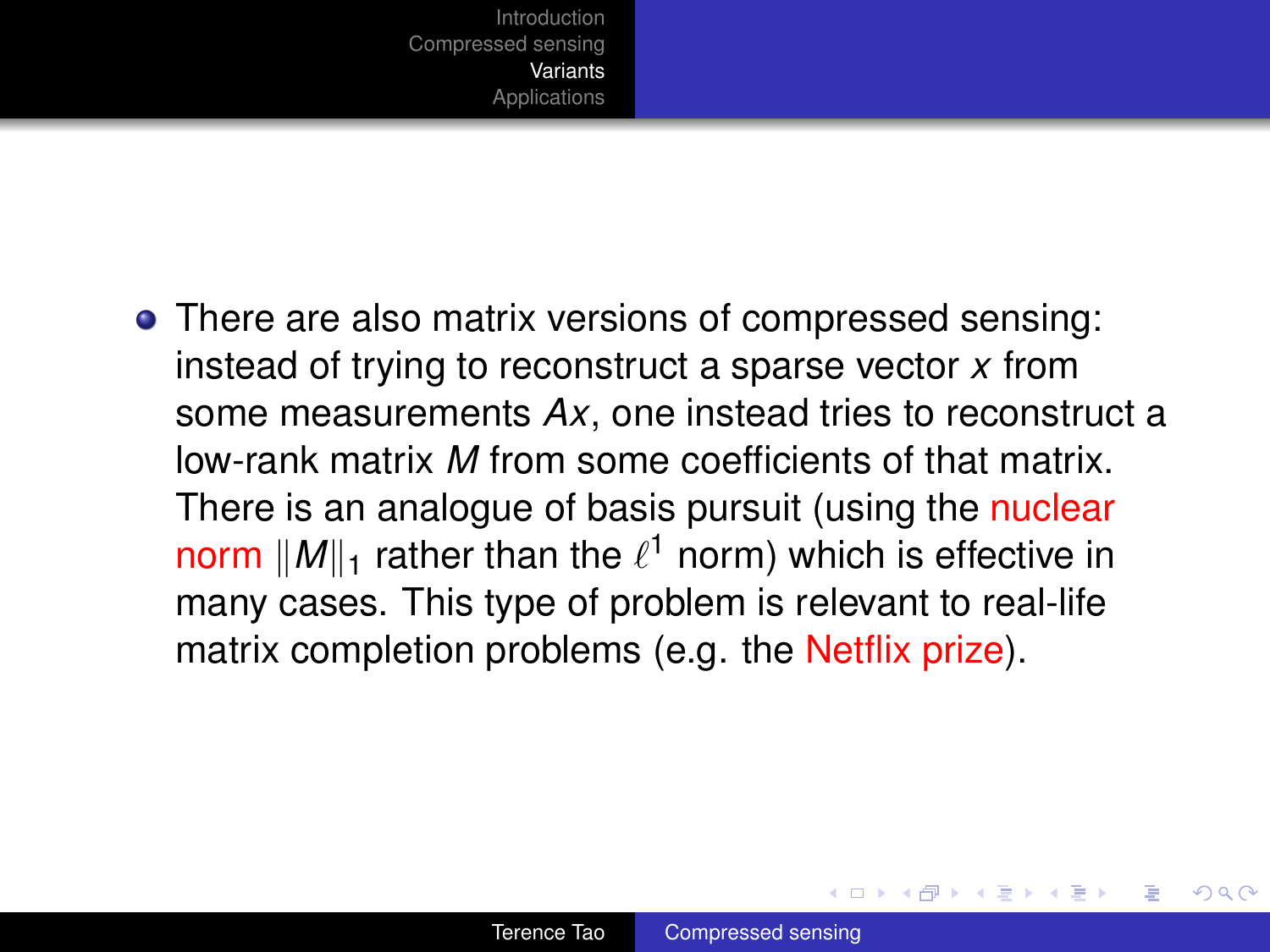#### Practical applications of compressed sensing

- Compressed sensing is a fairly new paradigm, but is already being used in practical settings, for instance to speed up MRI scans by requiring fewer measurements to achieve a given amount of resolution.
- One of the first prototype demonstrations of compressed sensing is the single pixel camera, developed by Rice University.

 $\left\{ \begin{array}{ccc} 1 & 0 & 0 \\ 0 & 1 & 0 \end{array} \right.$ 

<span id="page-25-0"></span> $QQ$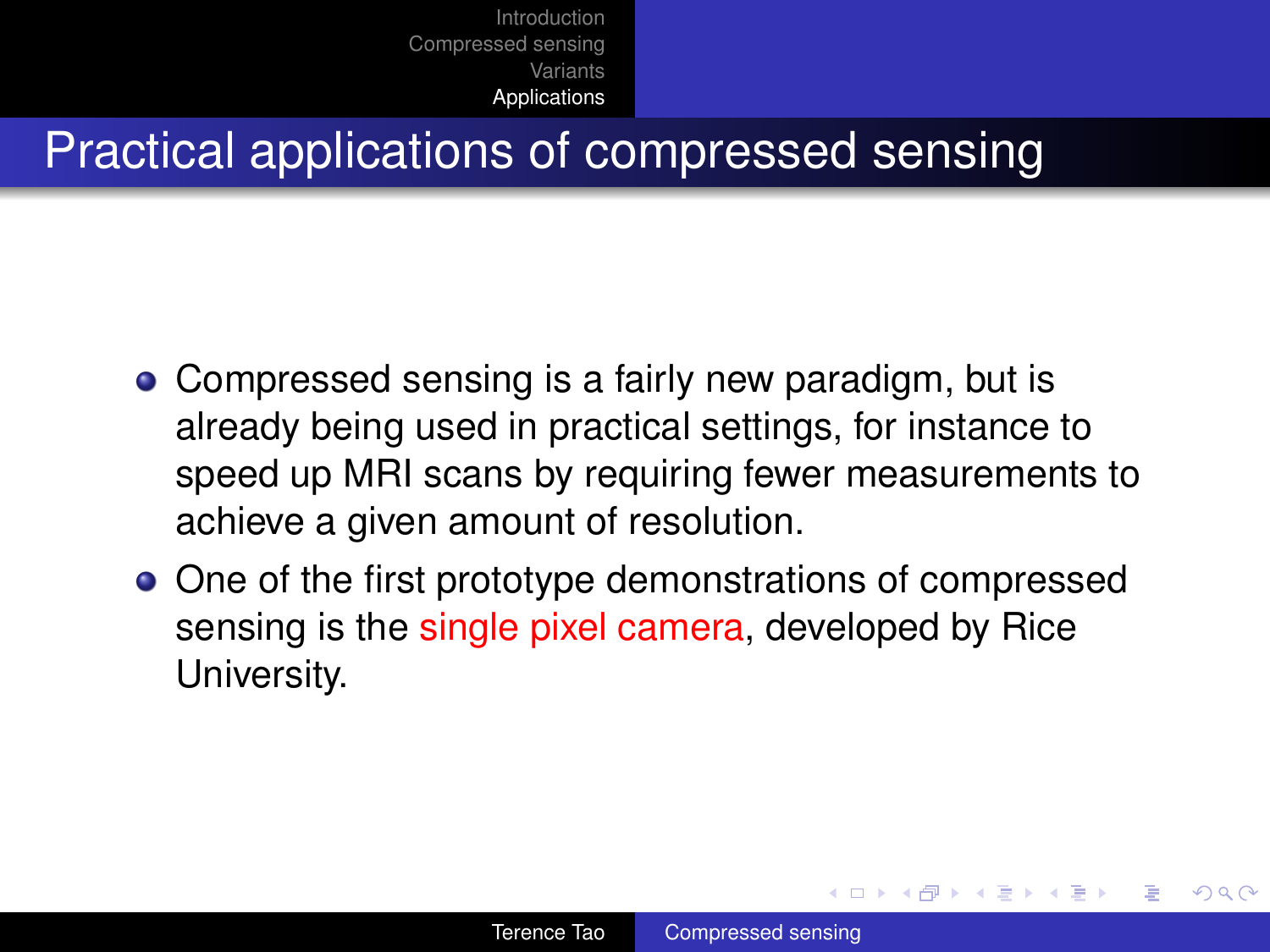

A schematic of the Rice single pixel camera (http://dsp.rice.edu/cscamera)

 $\left\{ \begin{array}{ccc} 1 & 0 & 0 \\ 0 & 1 & 0 \end{array} \right.$ 

 $2990$ 

B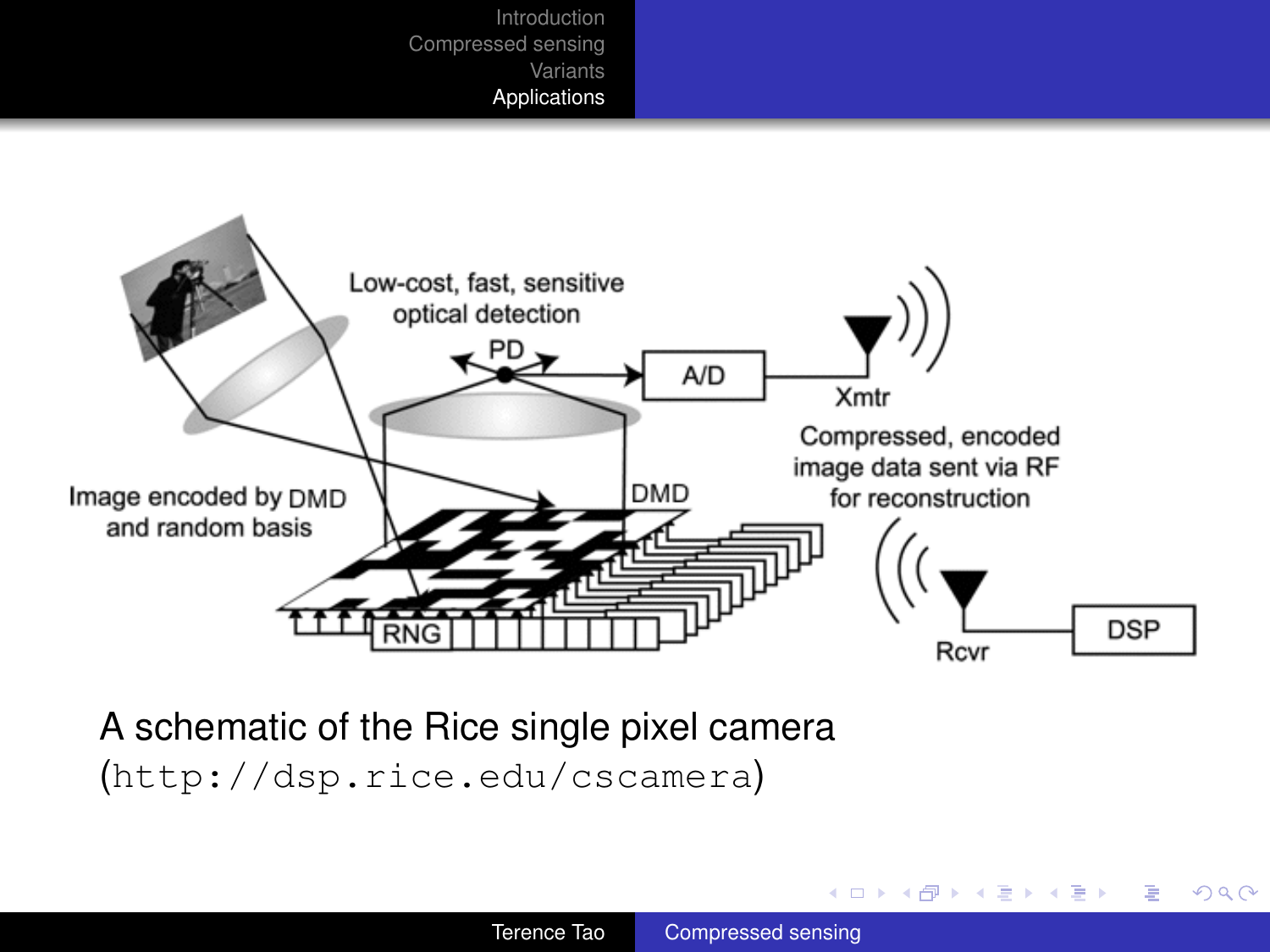

#### Physical implementation (http://dsp.rice.edu/cscamera)

イロト イ押 トイヨ トイヨ トー

÷.

 $299$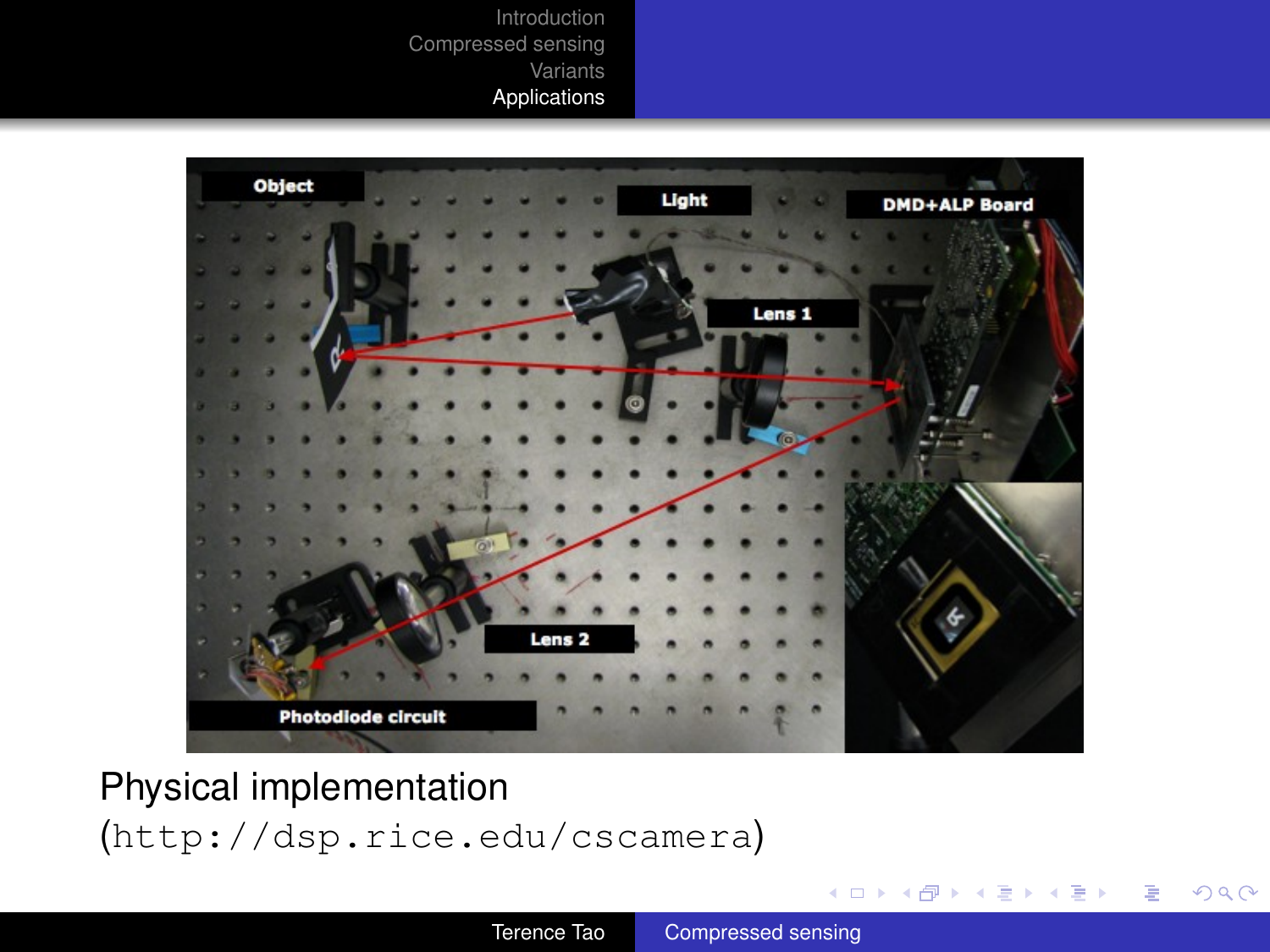

Test image (16384 pixels) and CS reconstruction using 1600 and 3300 measurements (http://dsp.rice.edu/cscamera)

 $\langle \oplus \rangle$  >  $\langle \oplus \rangle$  >  $\langle \oplus \rangle$ 

4 0 8

B

 $QQ$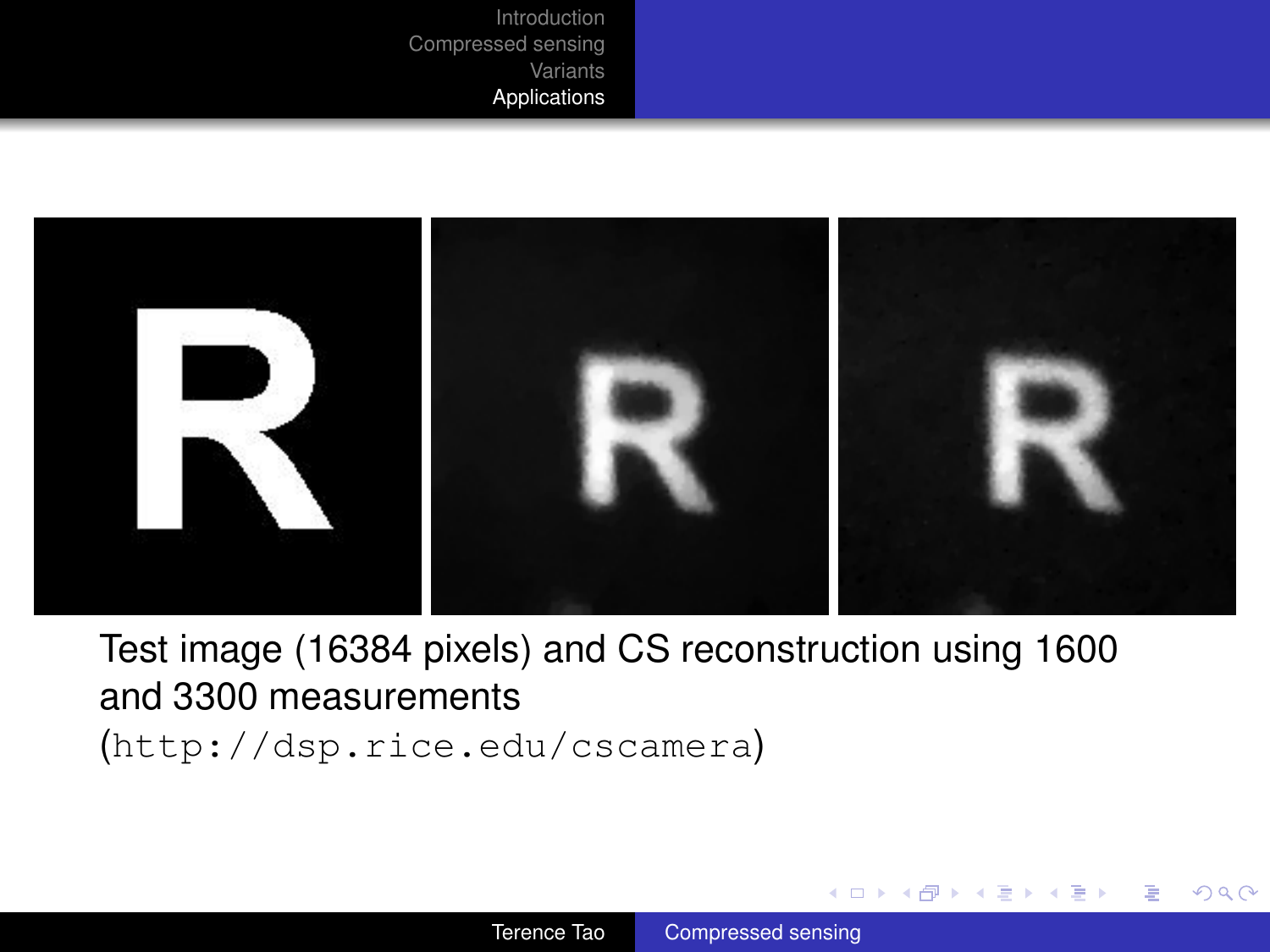

Test image (65536 pixels) and CS reconstruction using 6600 measurements (http://dsp.rice.edu/cscamera)

**K ロ ト K 何 ト K ヨ ト K ヨ ト**